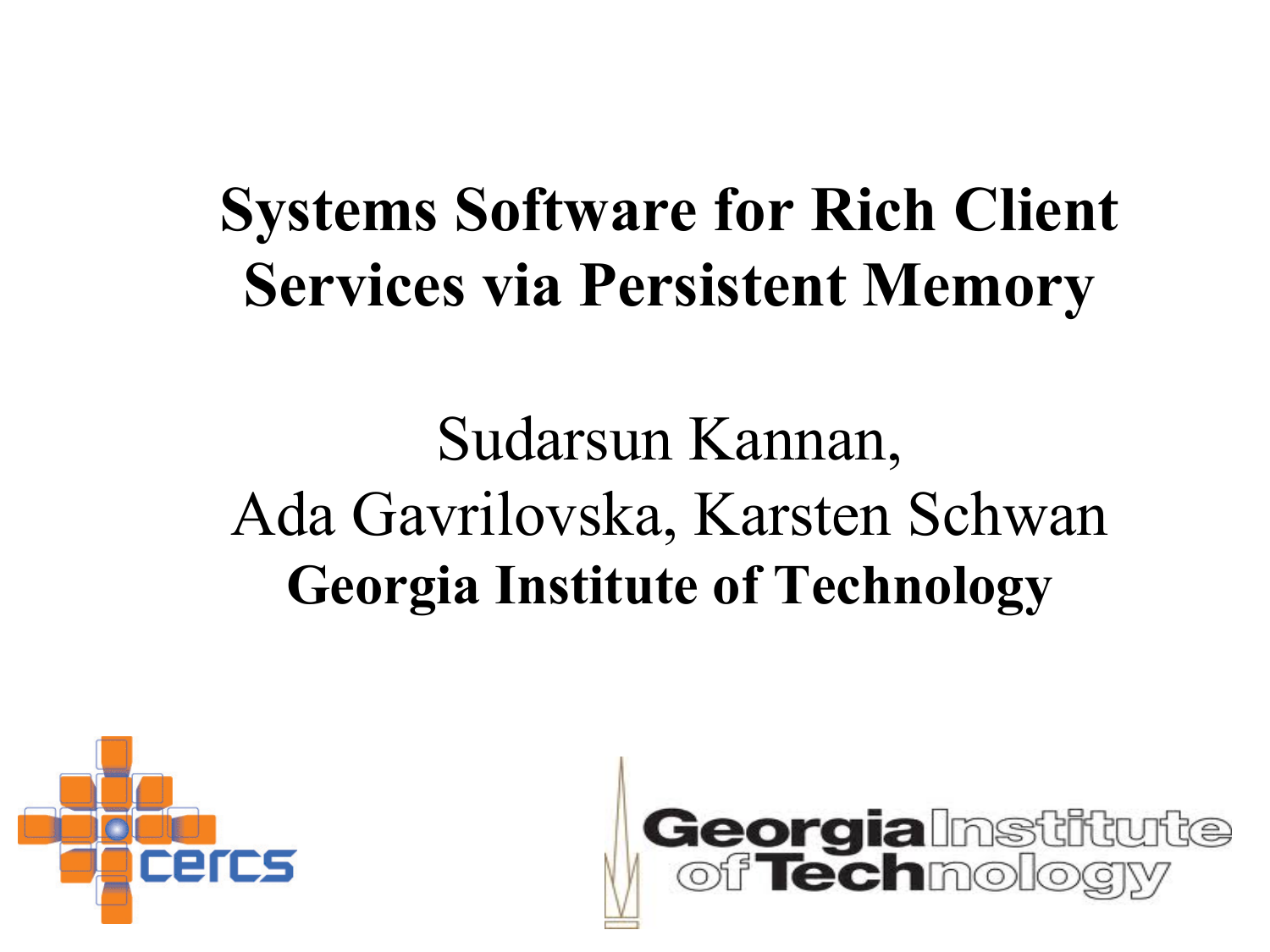# **Motivation – Client Memory Usage**

- $\triangleright$  Growing number of end client apps e.g., Webstore -33 million users, ~1 million apps
- $\triangleright$  Data-rich apps Picasa, Digikam, Face/Voice recognition, etc.
- $\triangleright$  Multi-threaded apps, to exploit increasing core counts
- $\triangleright$  Increased app memory usage

 App. features and data Browsers and plugins are memory hungry Google Chrome native client, Intel parallel JavaScript

 $\triangleright$  Severe persistent data storage bottlenecks (and overhead) External Flash ~4- 16 MB/Sec (FAST' 11, Kim et al.) Browsers - substantial sandboxing overheads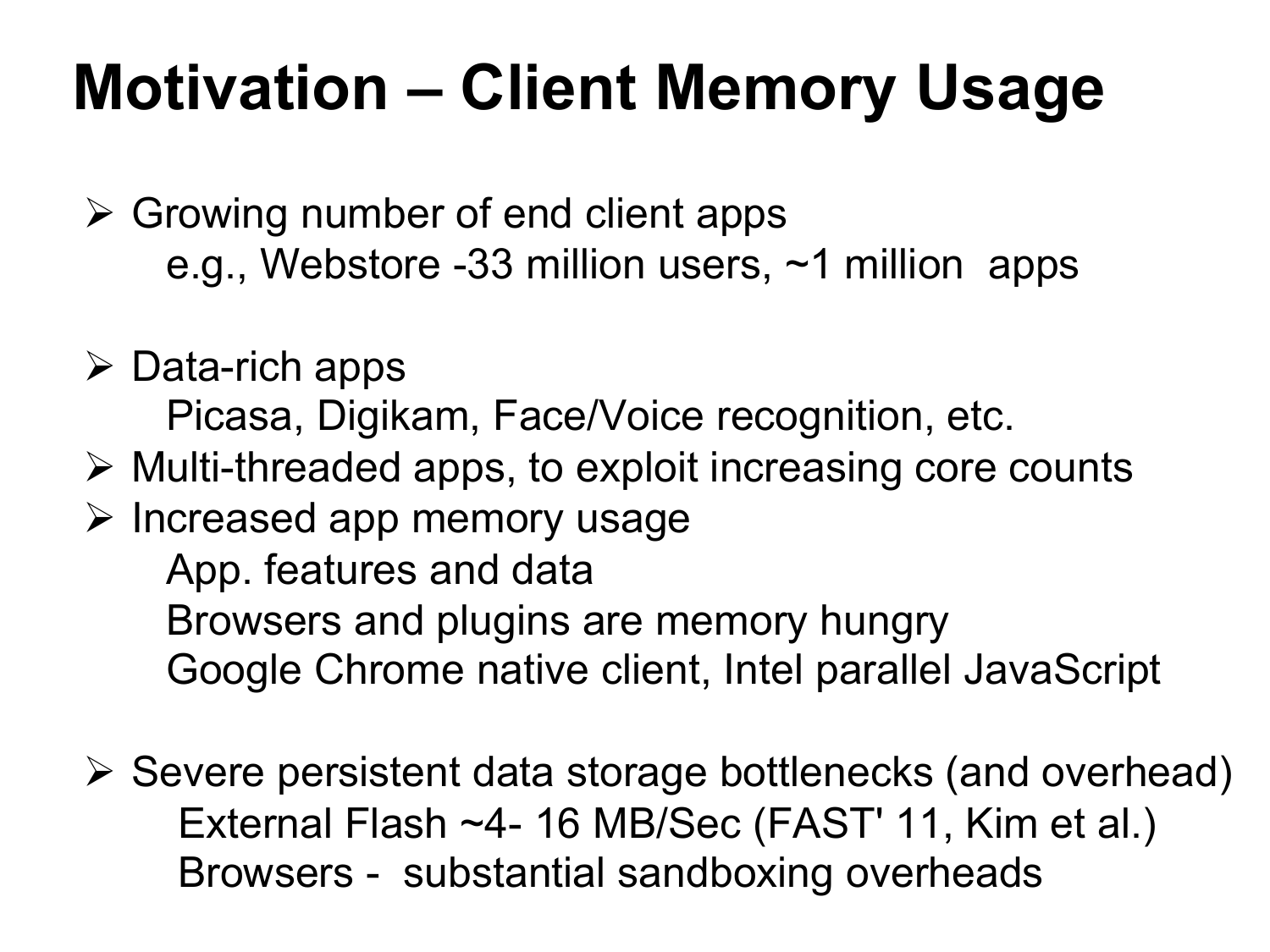#### **Motivation – Memory Usage**

- Membust benchmark in Google Chrome
	- Experiments using Alexa Top 50 and Webstore apps.
	- § Average memory usage (RSS) 900 1500 MB!

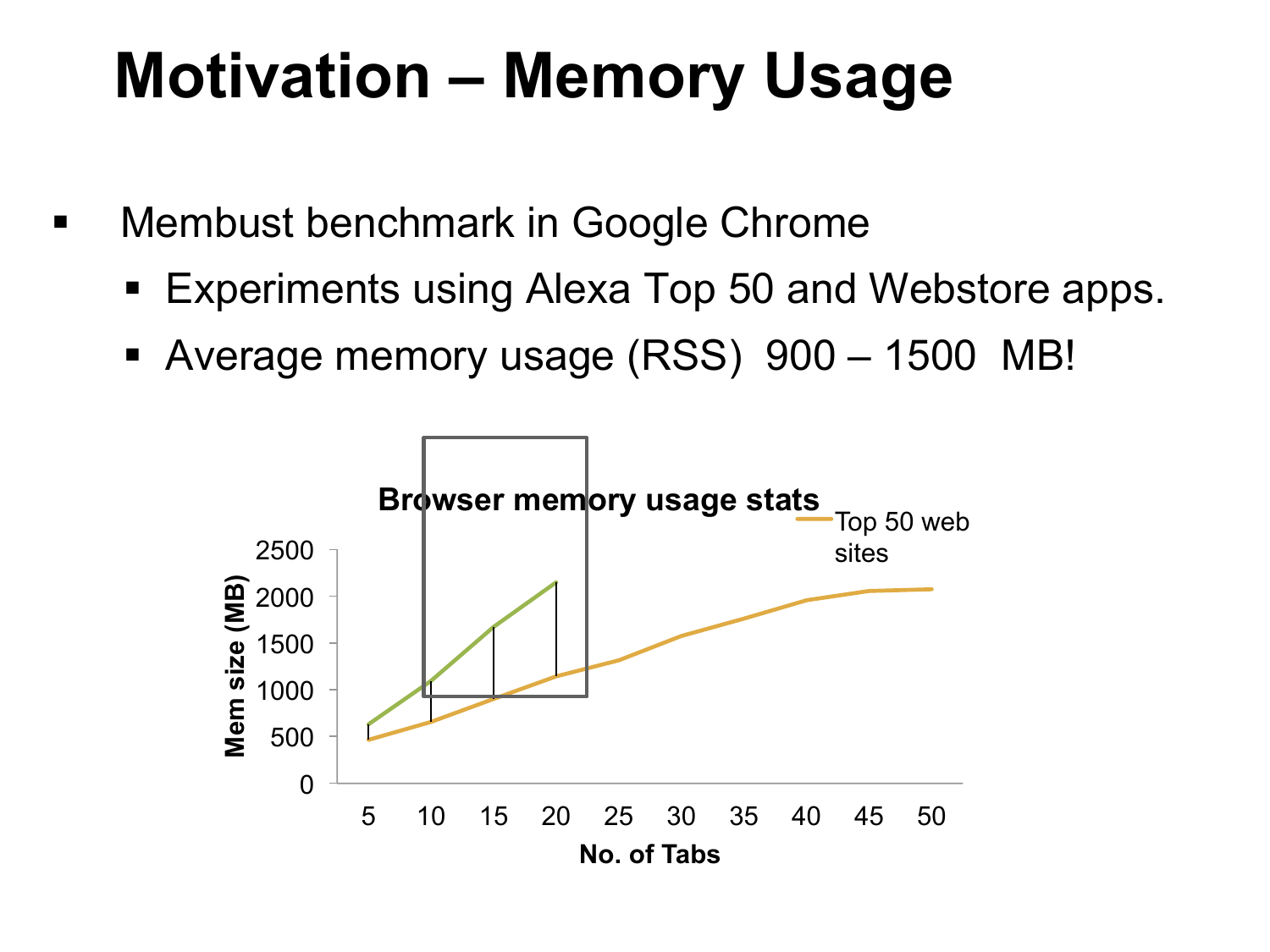# **Motivation – Memory Usage**



**FaceRecog: Memory usage dominated by input data sets** 

**Compress: X264 compression, parallel threads, memory usage** 

**Crime mash-up: Simple multithreaded parallel search on public crime database**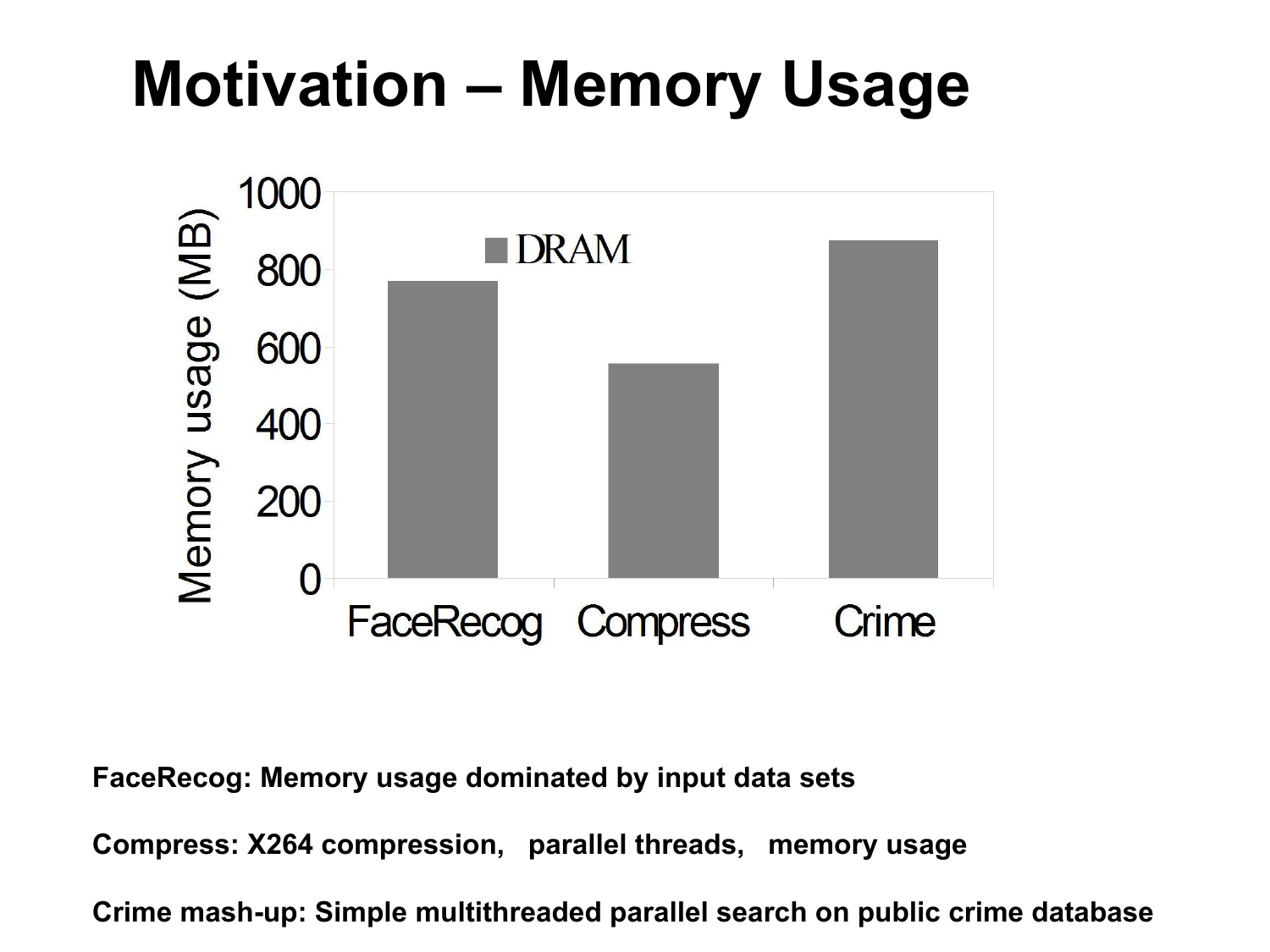# **Motivation – I/O Sandboxing**

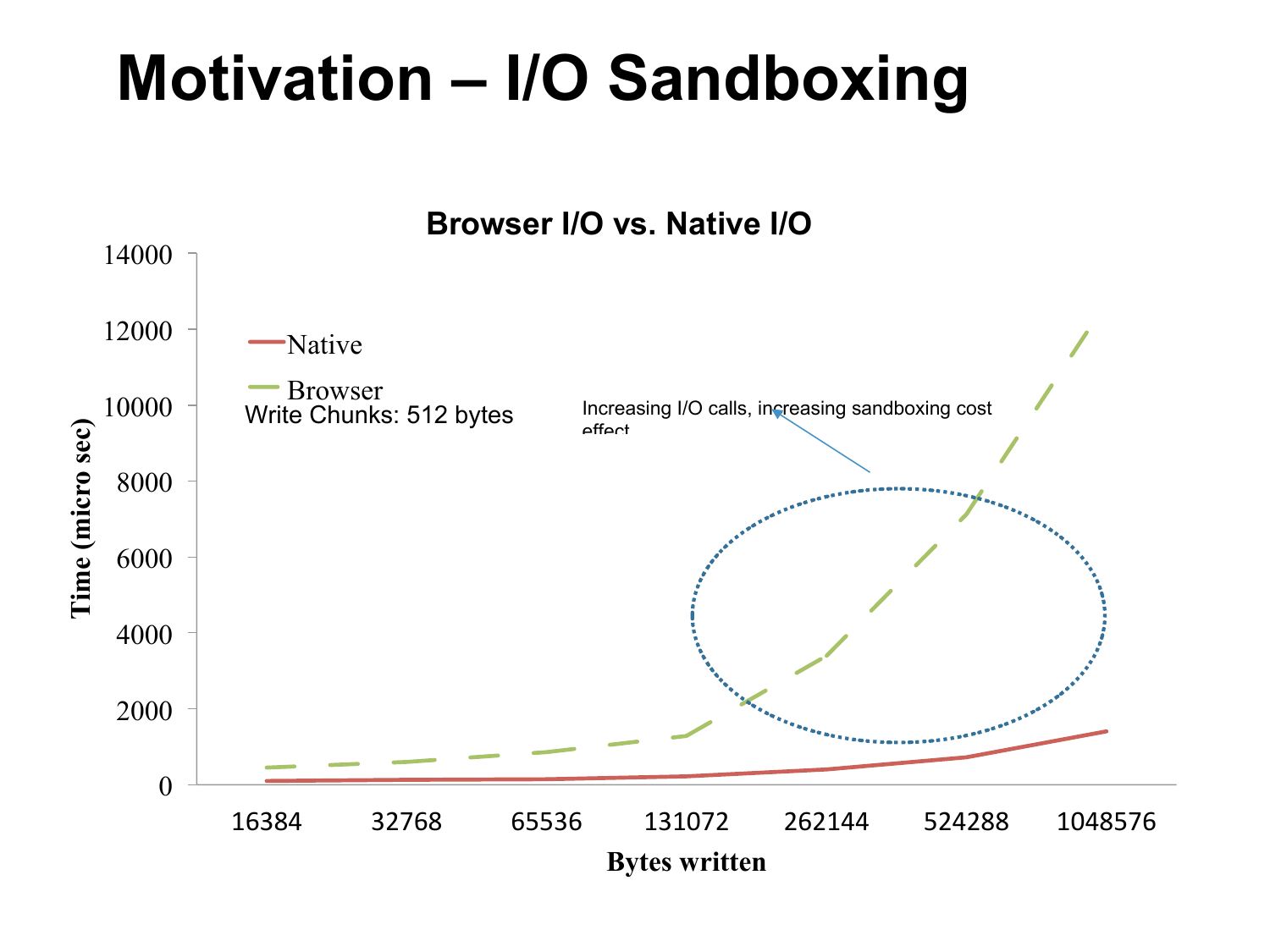# **Motivation: I/O S/W overheads**

- High software overheads for block-based I/O interfaces
- End Client Apps: low per call data sizes, hence more calls
- Rarely use 'mmap' based interfaces
- Problems with 'mmap':
	- Every mmap/munmap call results in user/kernel transition
	- Requires several supporting POSIX calls like open, close.

| App.        | Avg. Write Size | Avg. Read Size | <b>Read Count</b> | <b>Write Count</b> |
|-------------|-----------------|----------------|-------------------|--------------------|
| <b>JPEG</b> | 27              | 4096           | 146212            | 10000              |
| OpenCV      |                 | 1045256        | 765               |                    |
| Snappy      | 121307          | 121307         | 11108             | 11108              |
| x264        | 152792          | 153600         | 1164              | 388                |
| Mapreduce   |                 | 67108864       |                   |                    |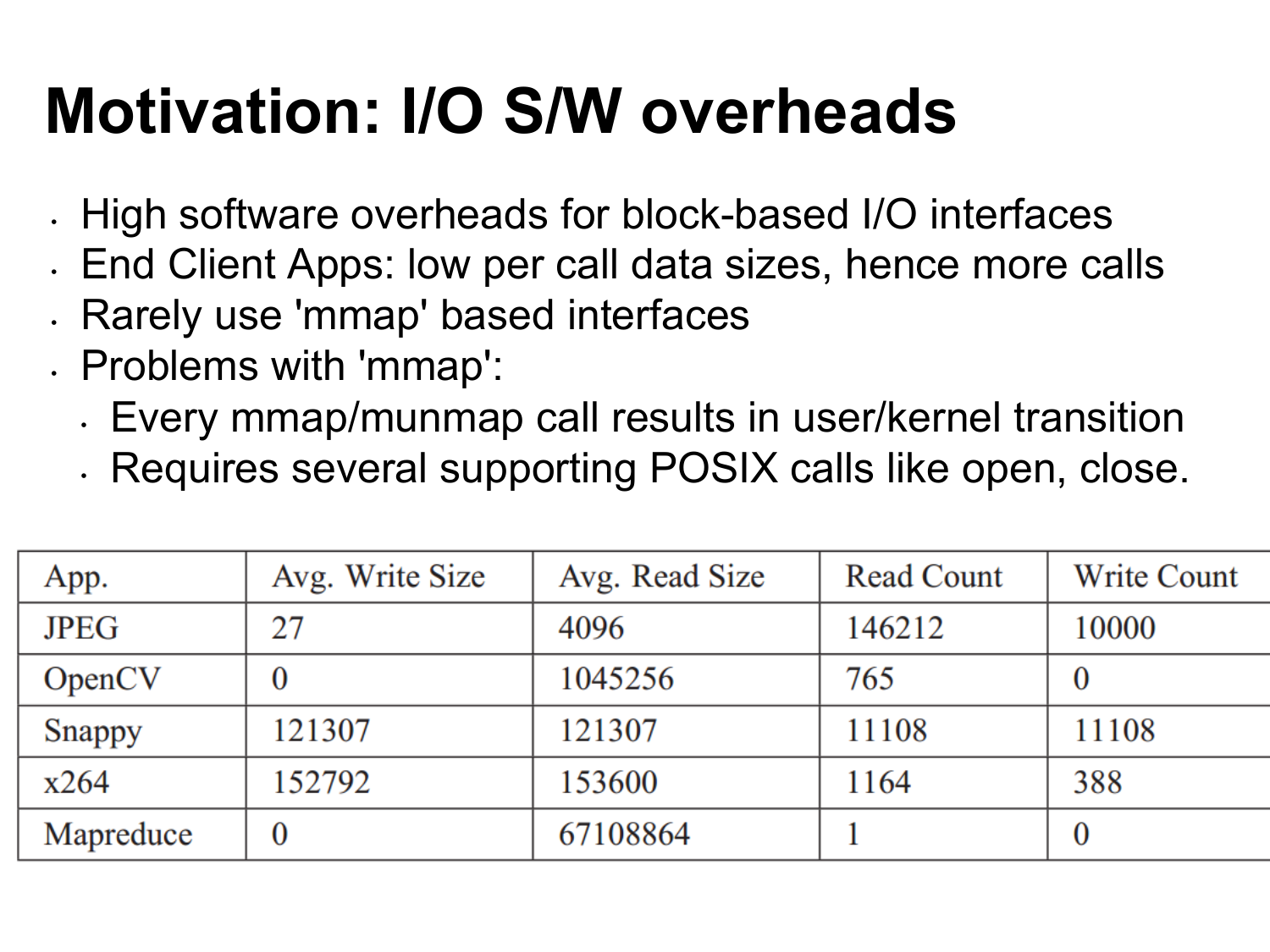#### **Research Approach NVM for Client Memory Capacity and Persistent State Challenges**

NVM technologies

- $\triangleright$  Byte addressable and persistent
- $\geq$  2X-4X higher density compared to DRAM
- Ø 100X faster compared to SSD
- $\triangleright$  Less power due to absence of refresh
- $\triangleright$  Byte addressability (can be connected across memory bus and accessed with load/stores)

#### Limitations

- Ø Hight write latencies compared to DRAM
- $\triangleright$  4X 10X slower writes
- Ø Limited endurance (approx. 10^8 writes/cell)
- $\triangleright$  Limited bandwidth: interface and device bottlenecks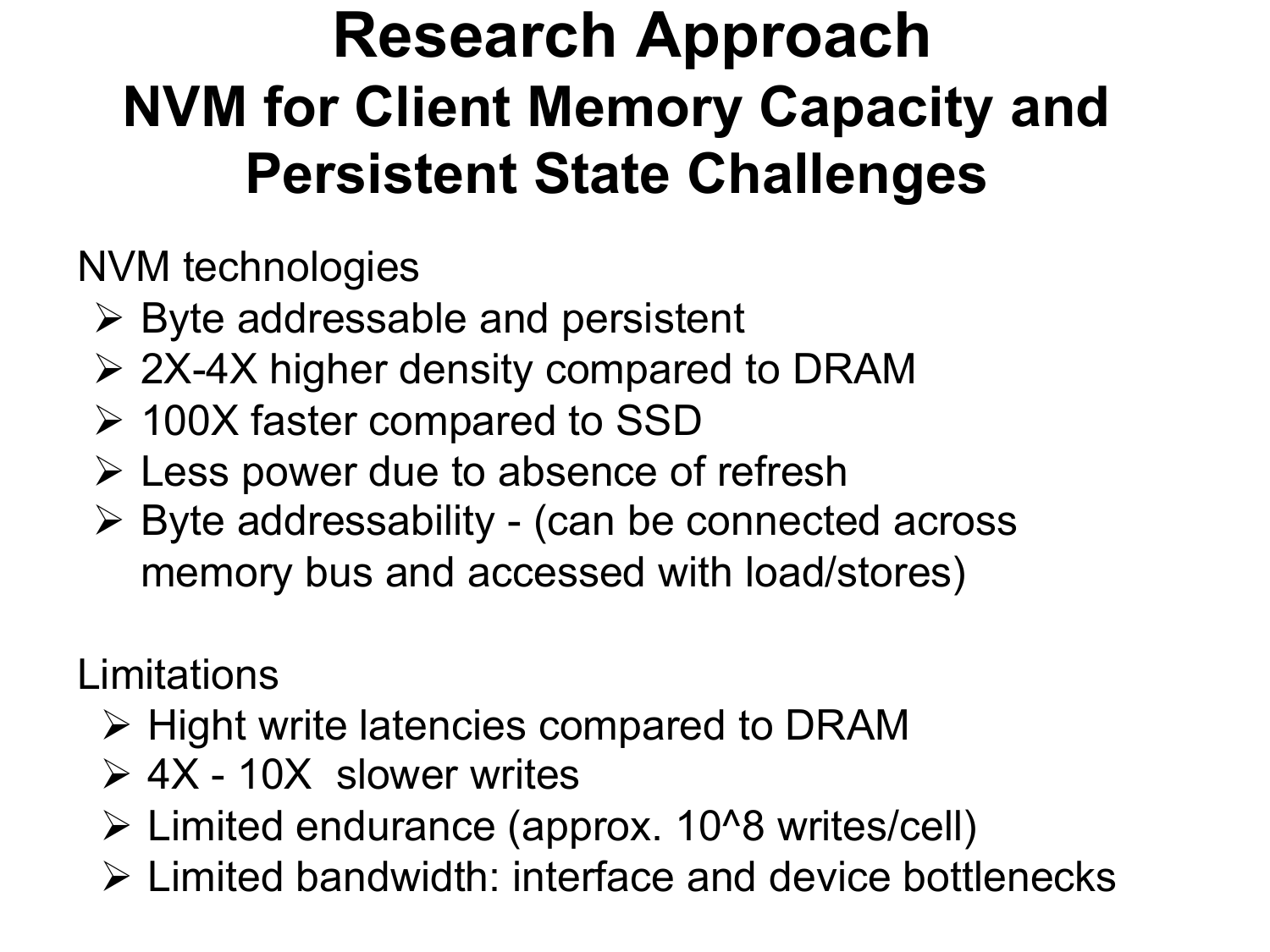# **Prior Work: NVM with DRAM Cache**



- $\triangleright$  DRAM acts like a page cache
- Ø Works well for server machines with TBs of DRAM  $\triangleright$  'Capacity' benefits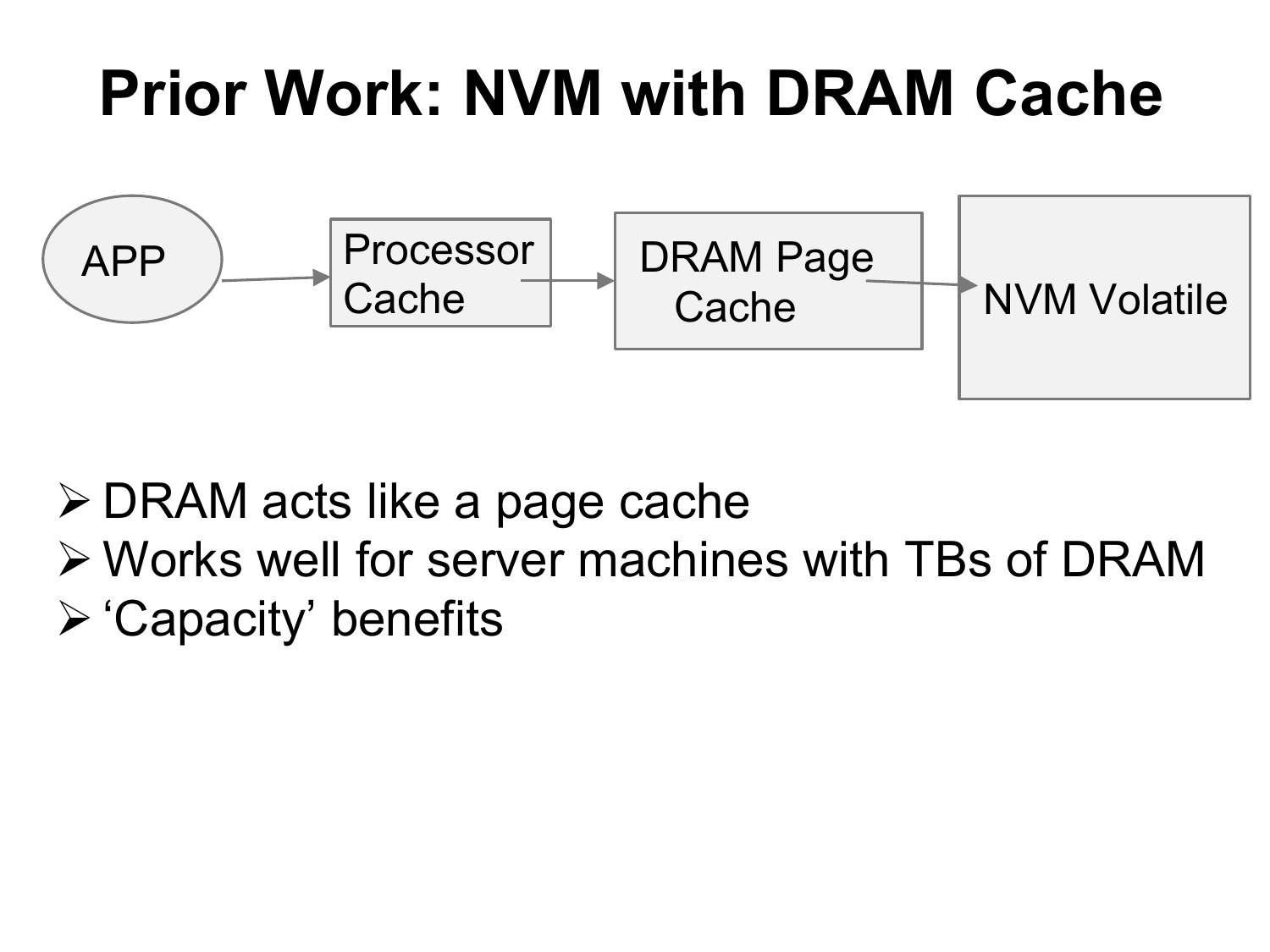# **Prior Work: Fast Non Volatile Heap**



 $\triangleright$  Provides persistence, but

Ø Strong persistence guarantees require:

- frequent cache flushing, NVM writes, memory fencing

Ø Outcome: high persistence management overheads - user and kernel level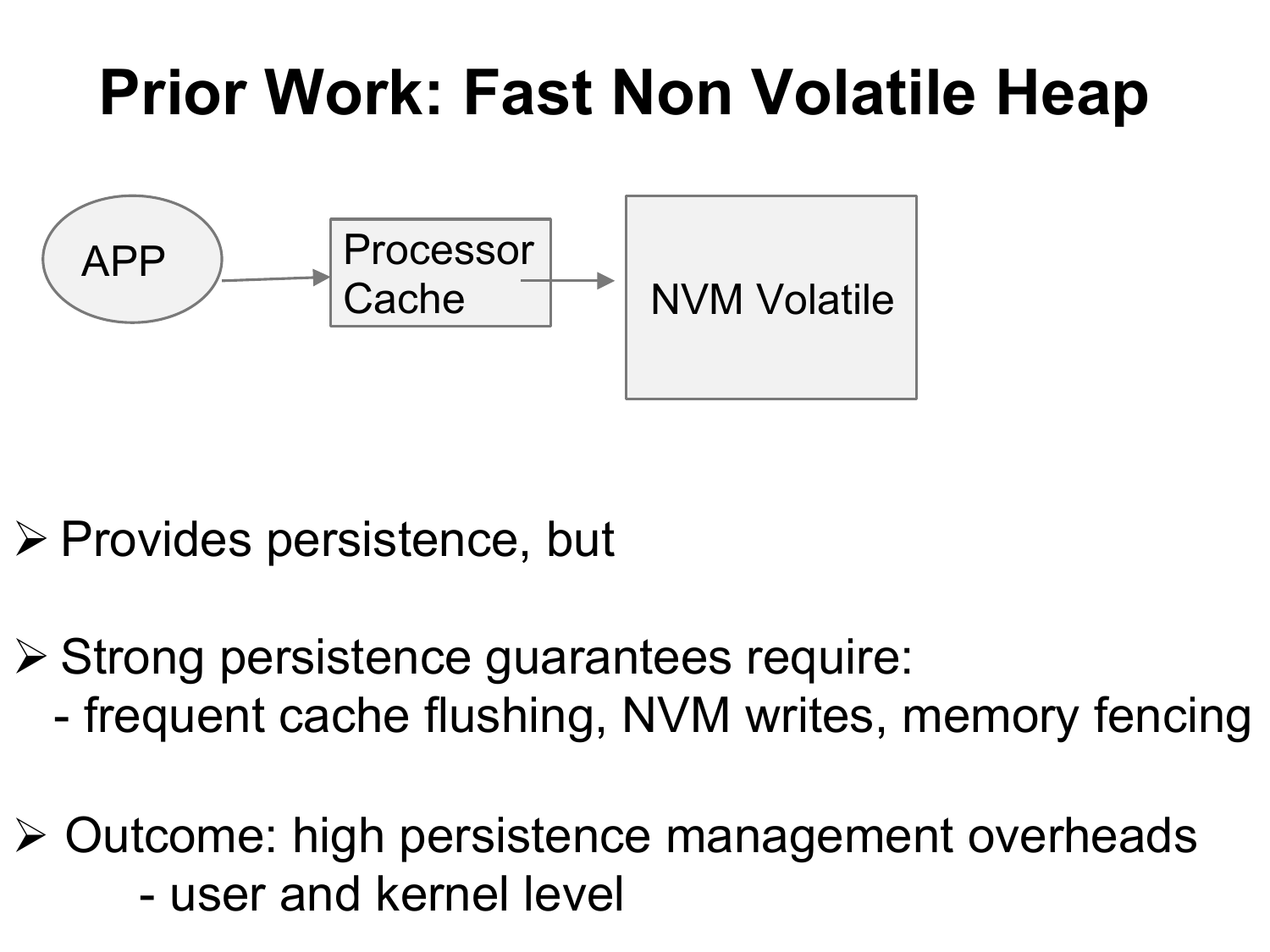### **Our Approach: pMem: Dual-Use NVM Capacity + Persistence**



Processor cache plays crucial role in reducing write latency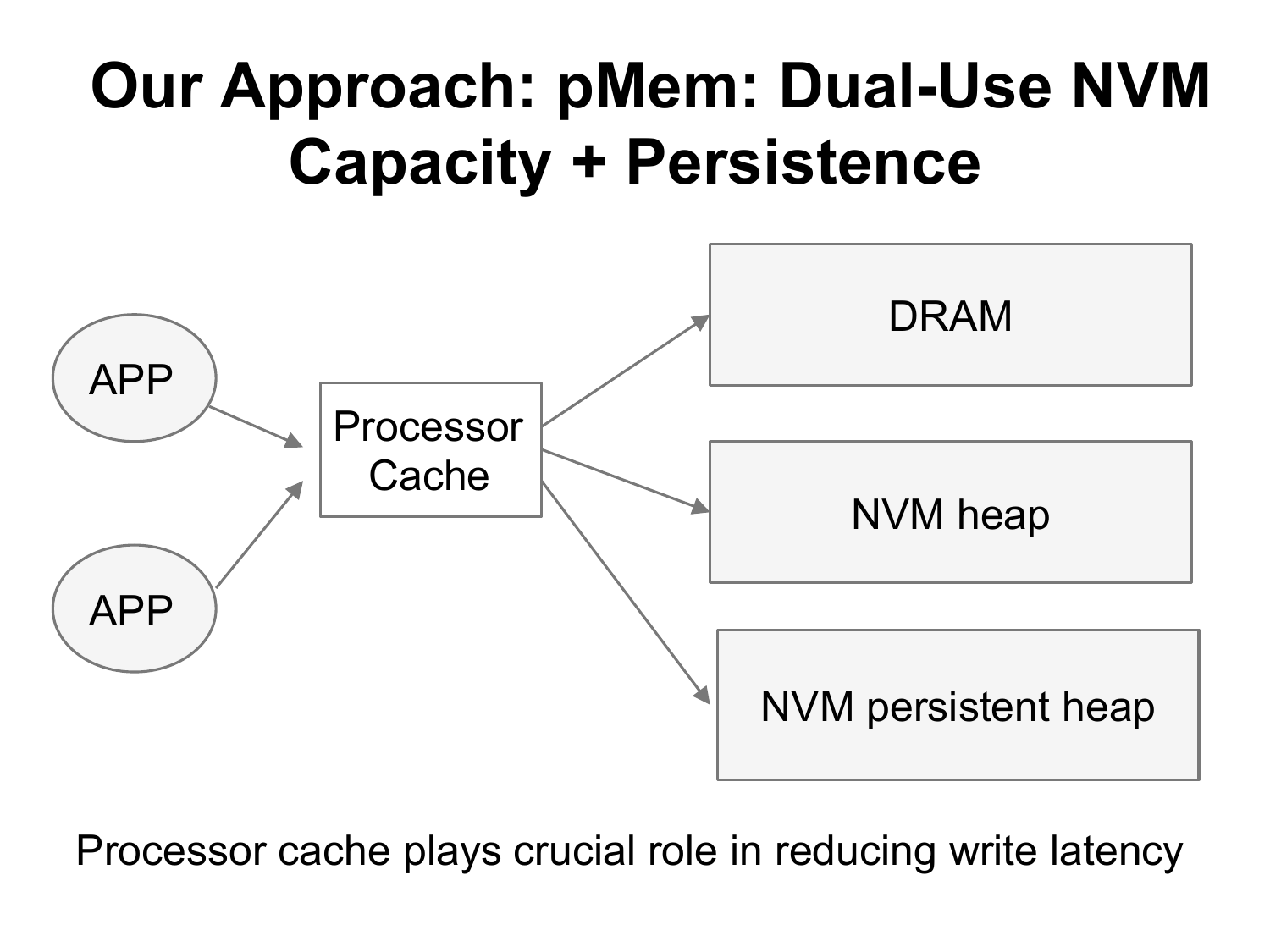# **Proposed: pMem: Dual-Use NVM**

#### Key implementation ideas

- Ø NVM as OS NUMA node
- Ø `NVM node' dynamically partitioned into capacity + persistent heaps
- $\triangleright$  New applications APIs:
	- Ø Applications explicitly use capacity/persistent NVM
- => NVM not exposed as I/O calls
	- Ø Goal: minimize software interactions for NVM access

#### Advantages

- $\triangleright$  Dual benefits: capacity + fast persistence
- Ø Leverage hardware memory management support for NVM access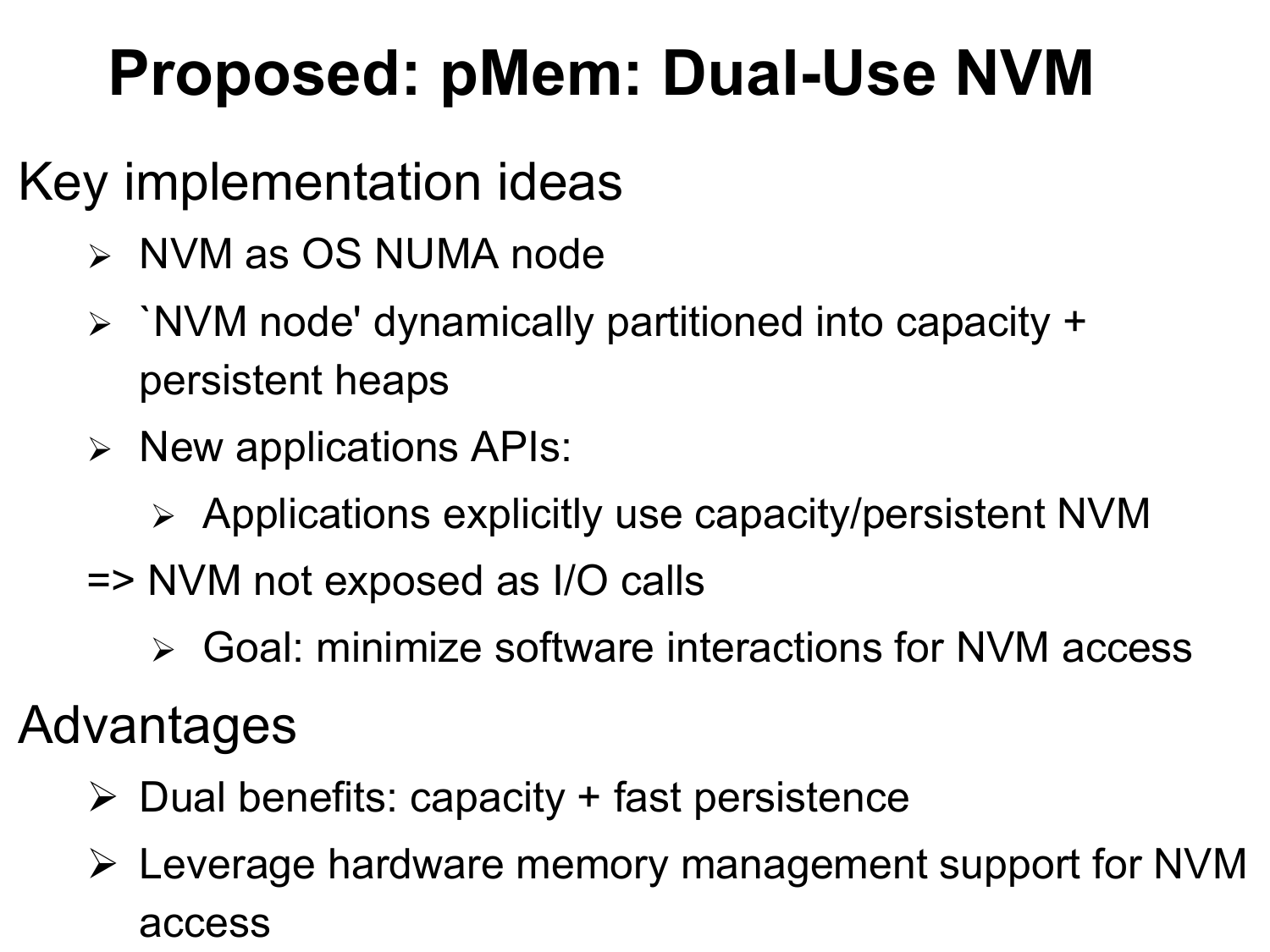# **pMem - High Level View**

#### Rich browser based client services





With HIGHMEM and KERNEL Zones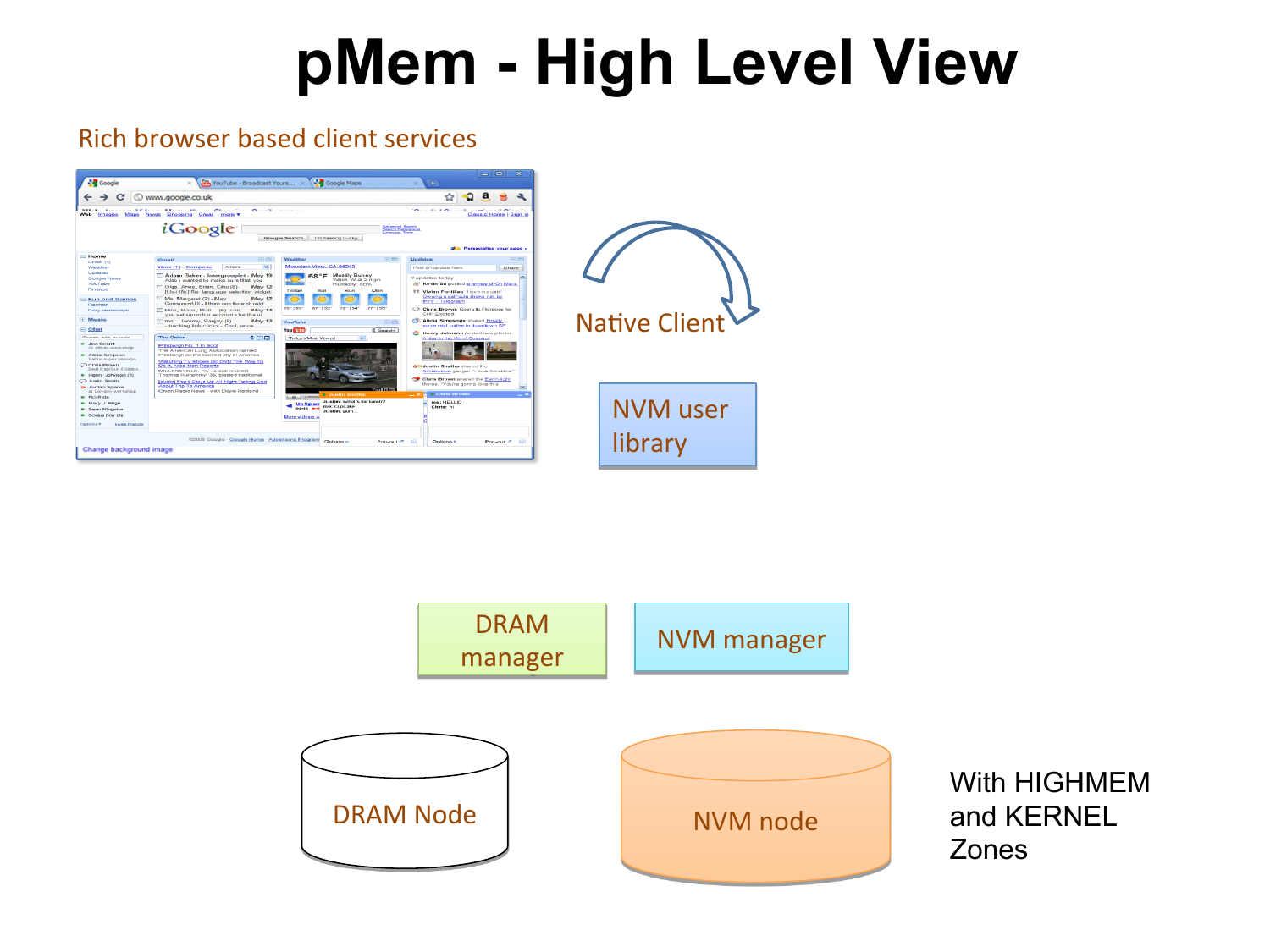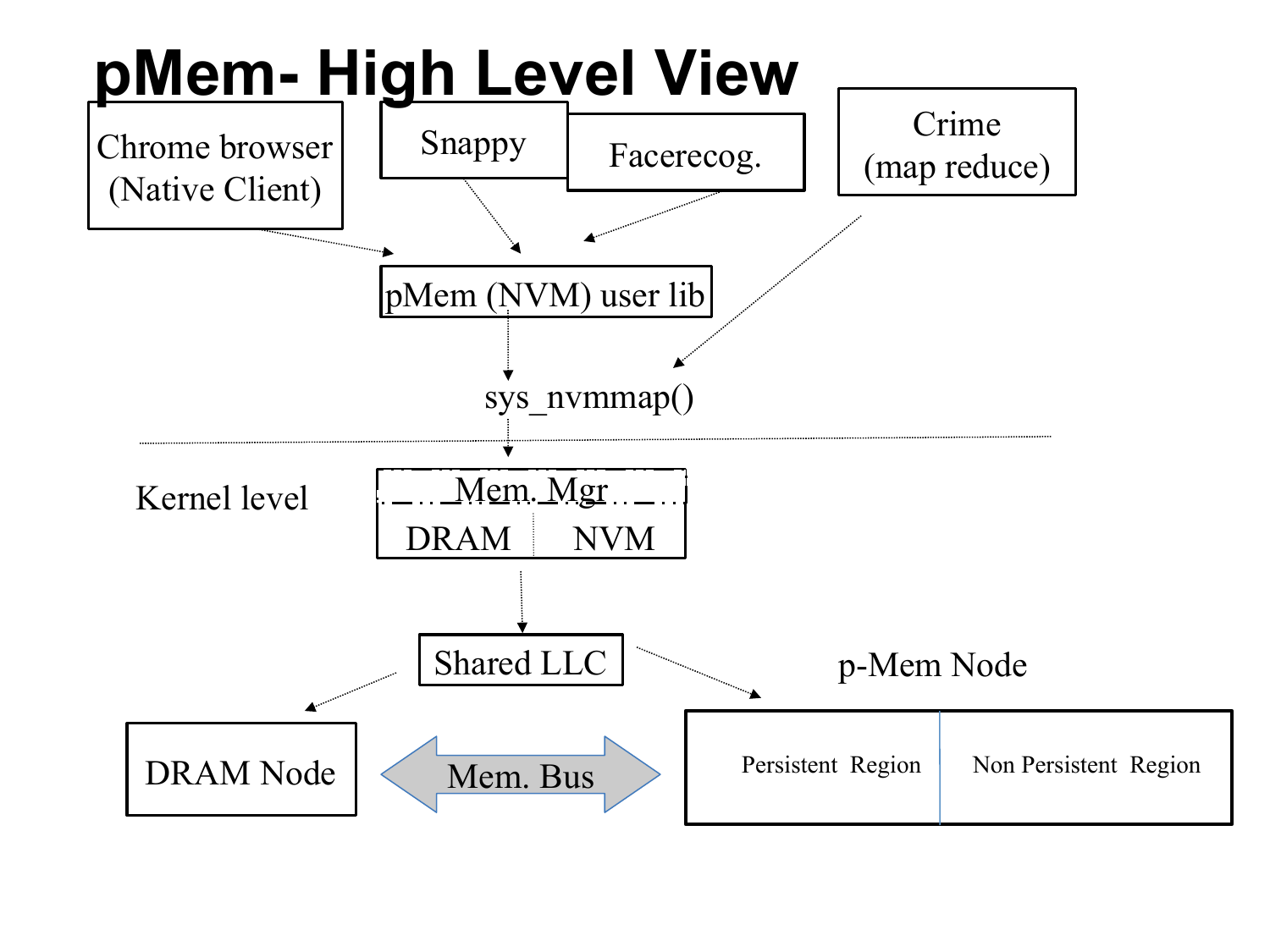

 $\triangleright$  User and Kernel managers route application calls ØApplication decides when to use NVM for capacity - NVM used as heap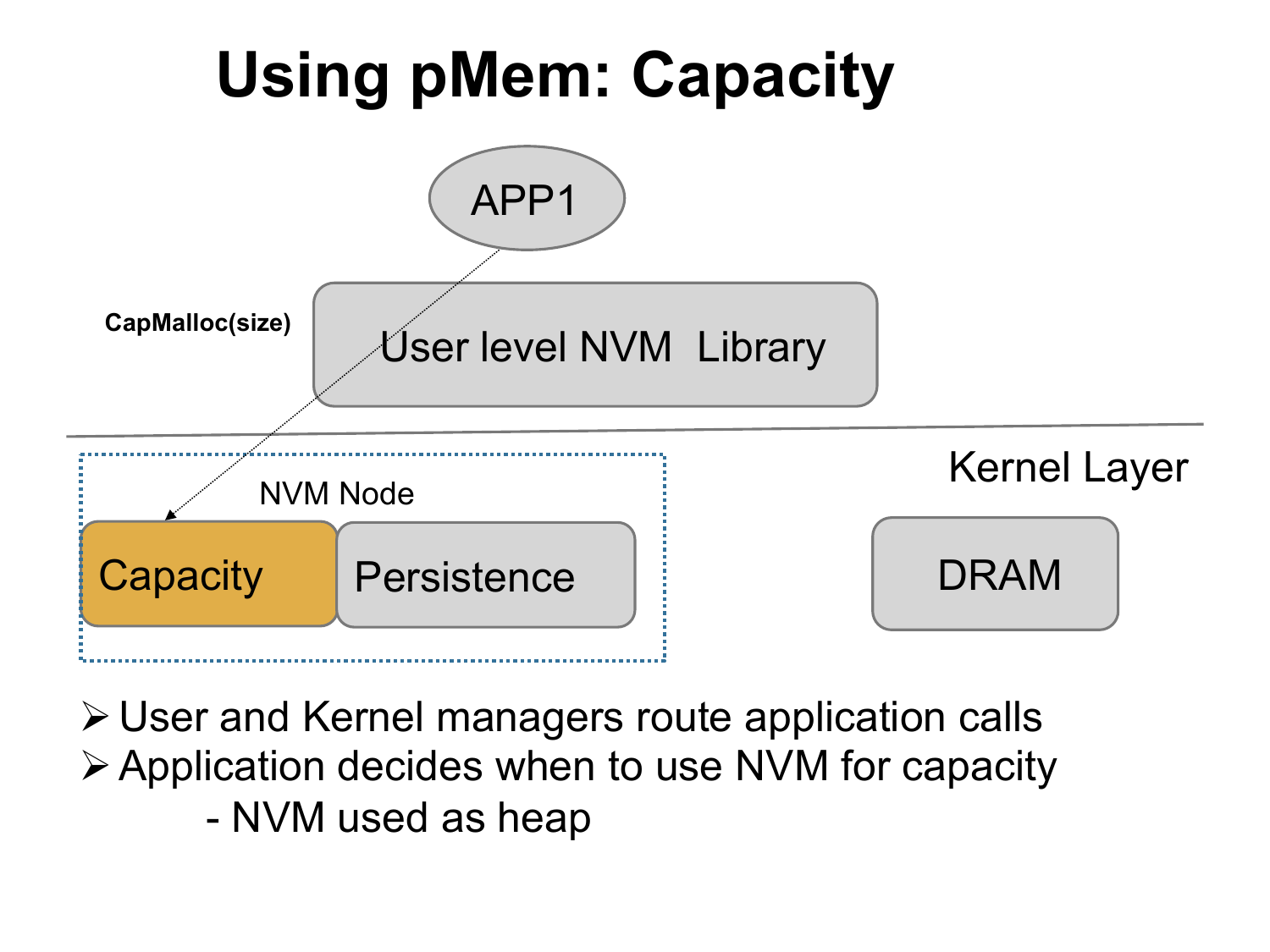

 $\triangleright$  Application decides when to use NVM for persistence - API calls

 $\triangleright$  Persistence metadata only maintained when needed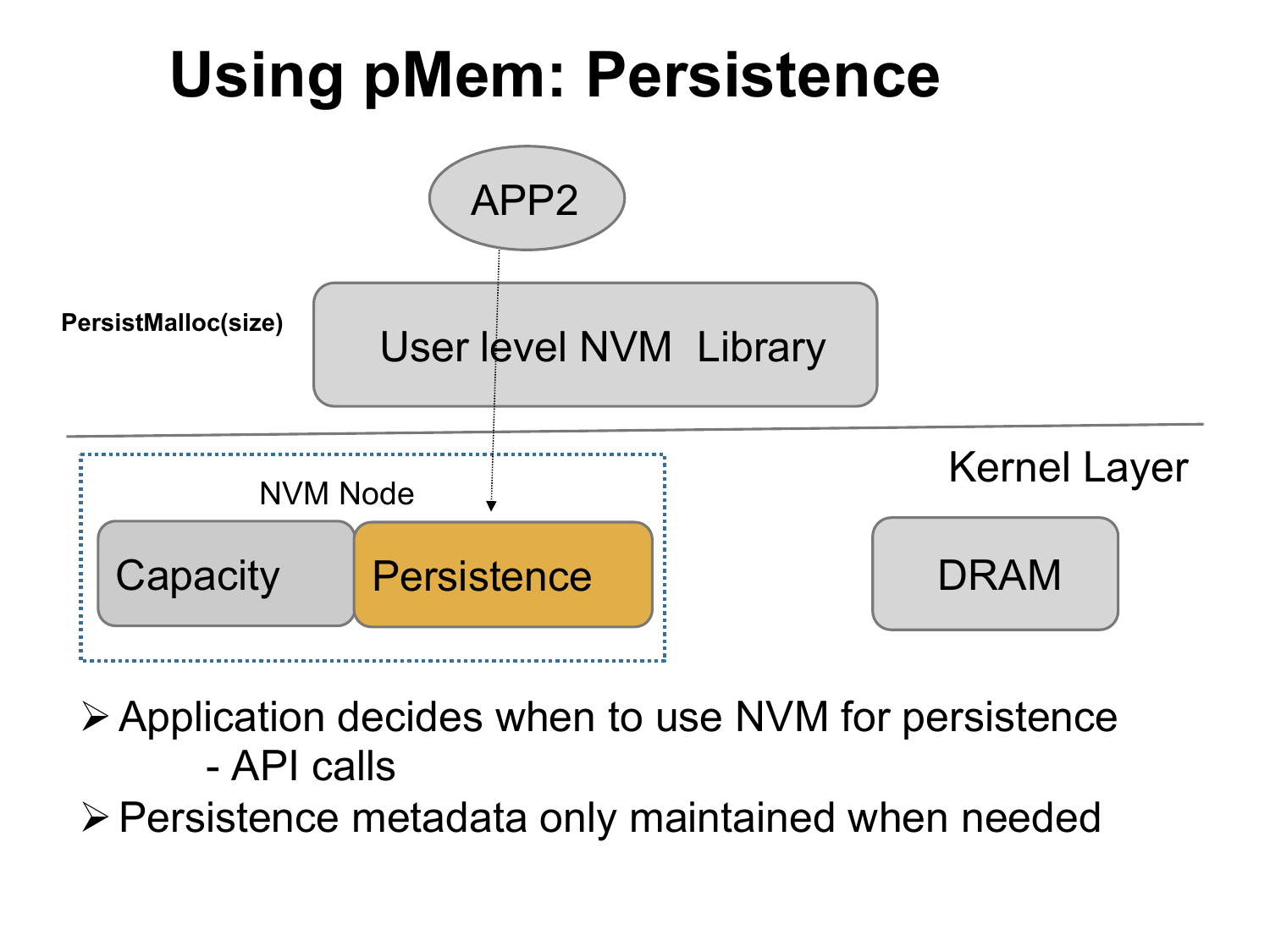### **Proposed: Dual Use using pMem**

Example: Persistent Hashtable using pMem

hash \*table = **PersistMalloc(entries**, "tableroot"); for each new entry: entry\_s \*entry = **PersistMalloc(size, NULL)**; hashtable[count] = entry; count++

Only root pointer of a data structure needs a name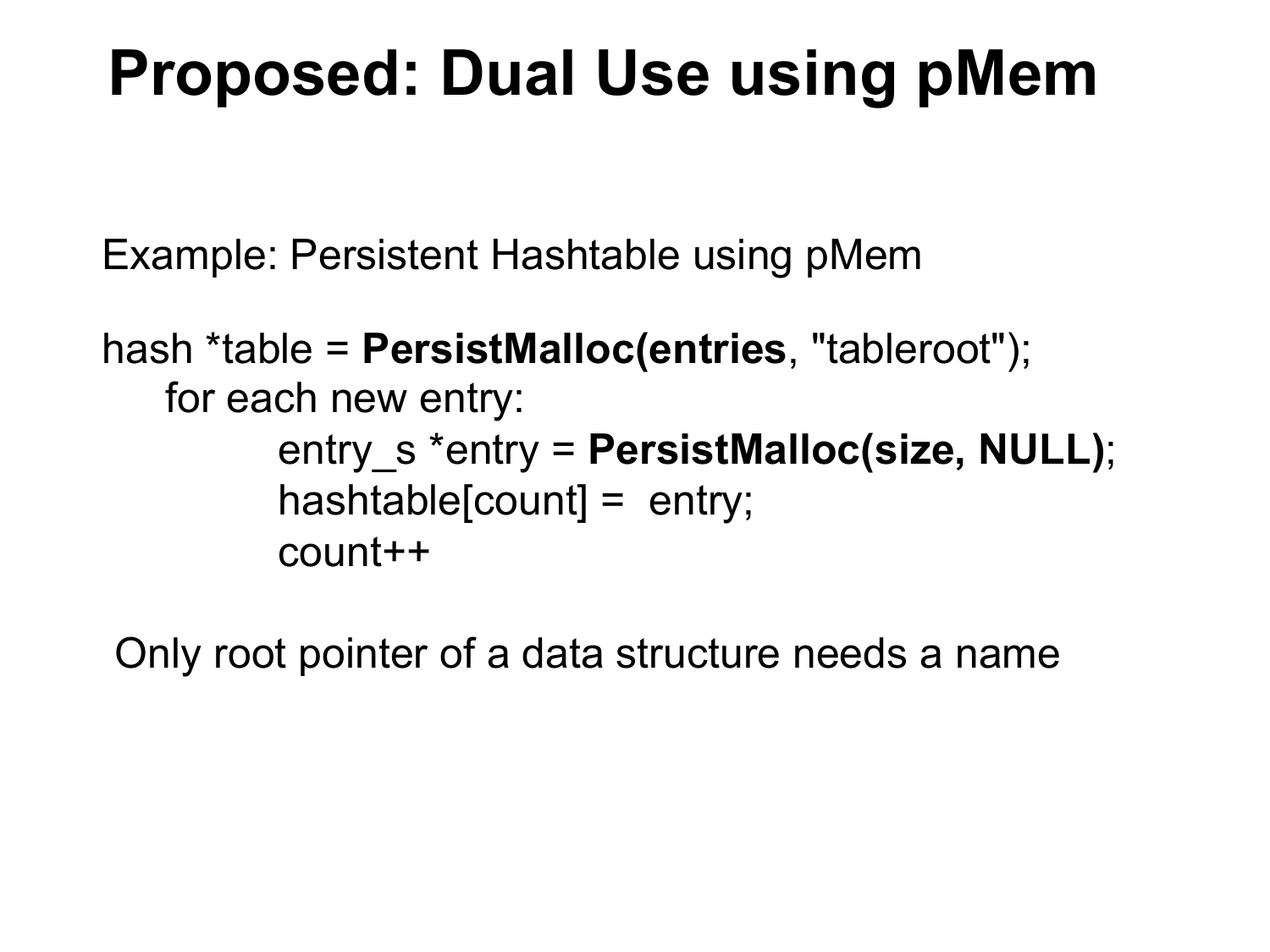# **pMem Software Architecture Design Principles**

- OS supports separate NVM node
	- Clean system level abstraction for heterogeneous memory device
- Lightweight NVM memory manager
	- Handles NVM memory pages and maintains persistence structures
- § NVM-specific allocation policies
	- Scalability and isolation from interference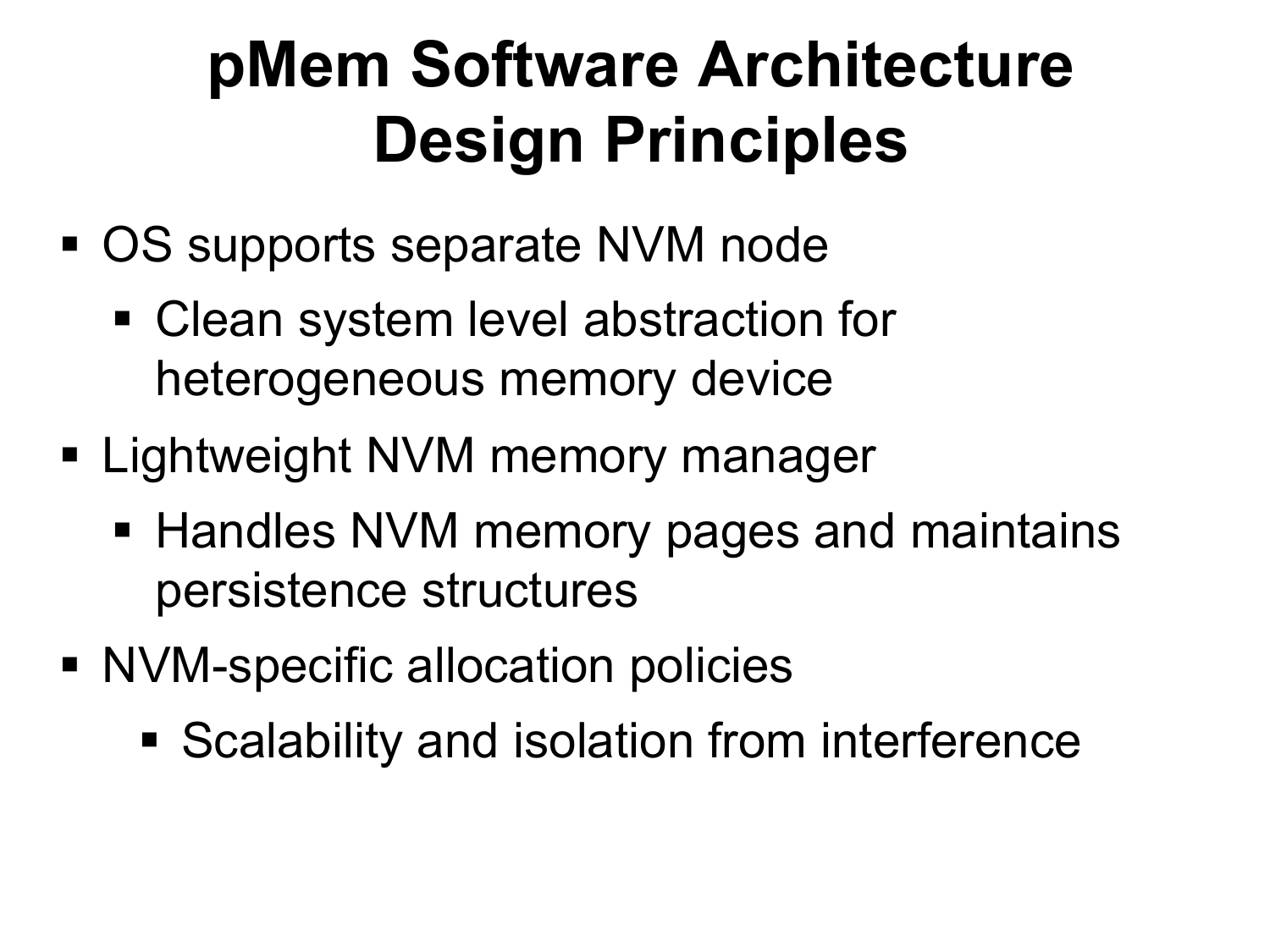# **Software Architecture – Kernel**



1 bit for each NVM page flag and 1 bit flush flag

Compartments:

- large region of NVM allocated by the user level NVM manager using *nvmmap*
- are virtual memory area structures (VMA),
- apps. can explicitly request separate compartments ('nvmmap')
- provides isolation b/w persistent and non-persistent NVM regions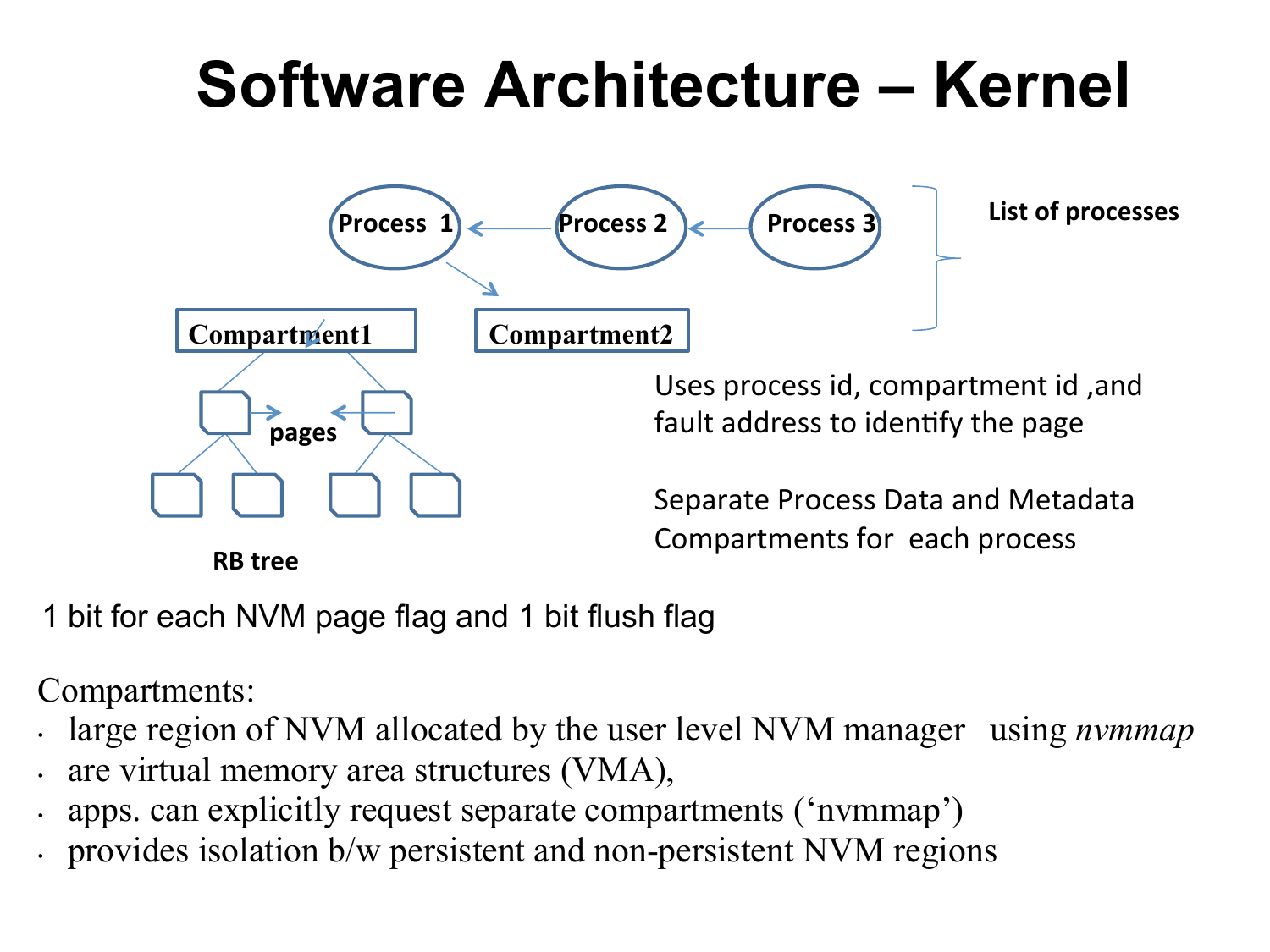# **Software Architecture – Allocator**



- $\triangleright$  Provides application interfaces like "capmalloc", "persistmalloc", "flushnvm*"*
- $\triangleright$  Manages application data in chunks
- $\triangleright$  Implemented by extending the jemalloc library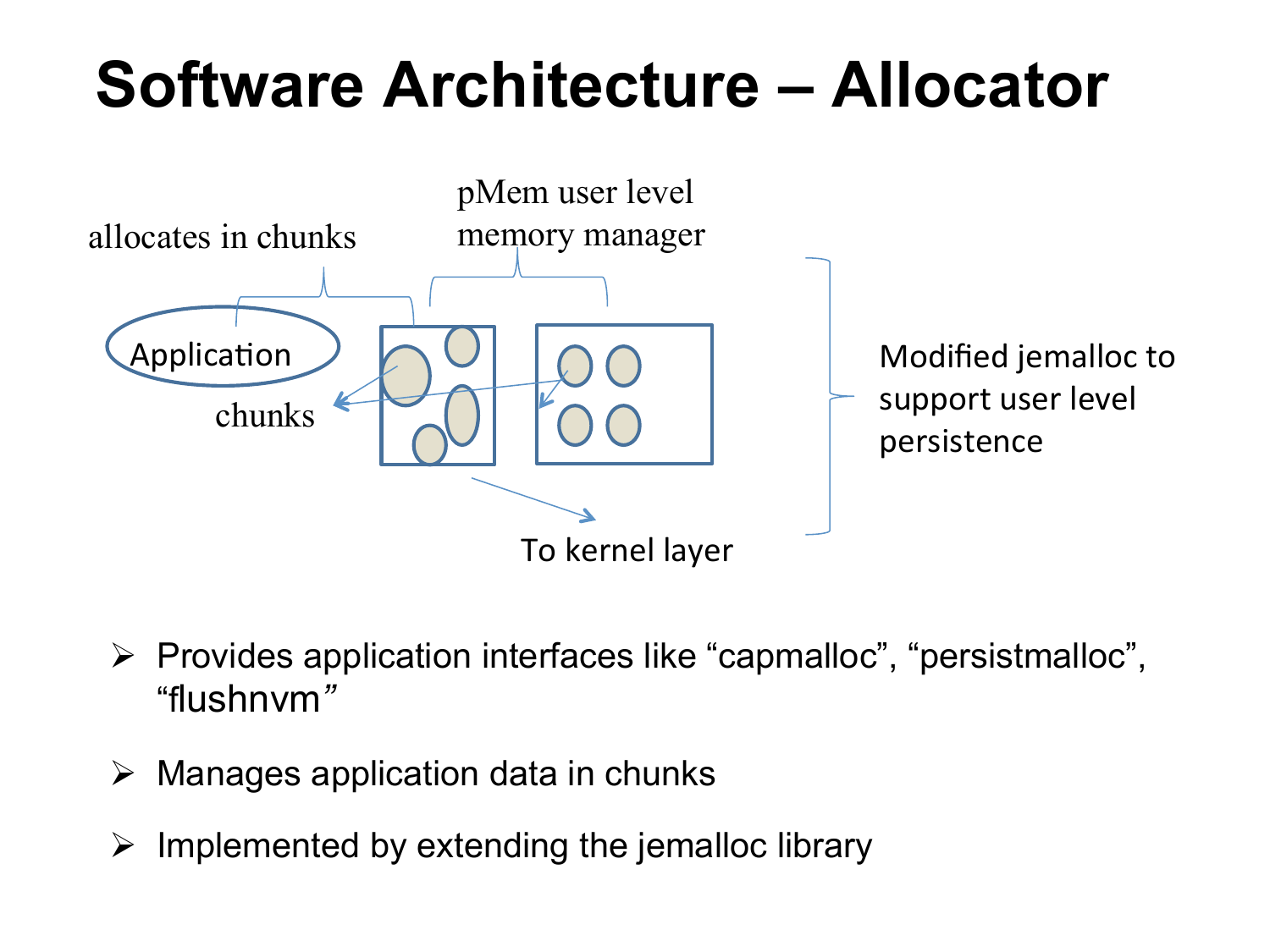# **Consistency and Recovery**

- Logging and lock-based transactions
- Lock-based transactions instead of STM
- Logging supports durability, pMem support UNDO and REDO logs, and hybrid (word + object-based) logs
- UNDO logging reduces code changes for heap-based use of pMem
- Recovery accomplished via lazy pointer swizzling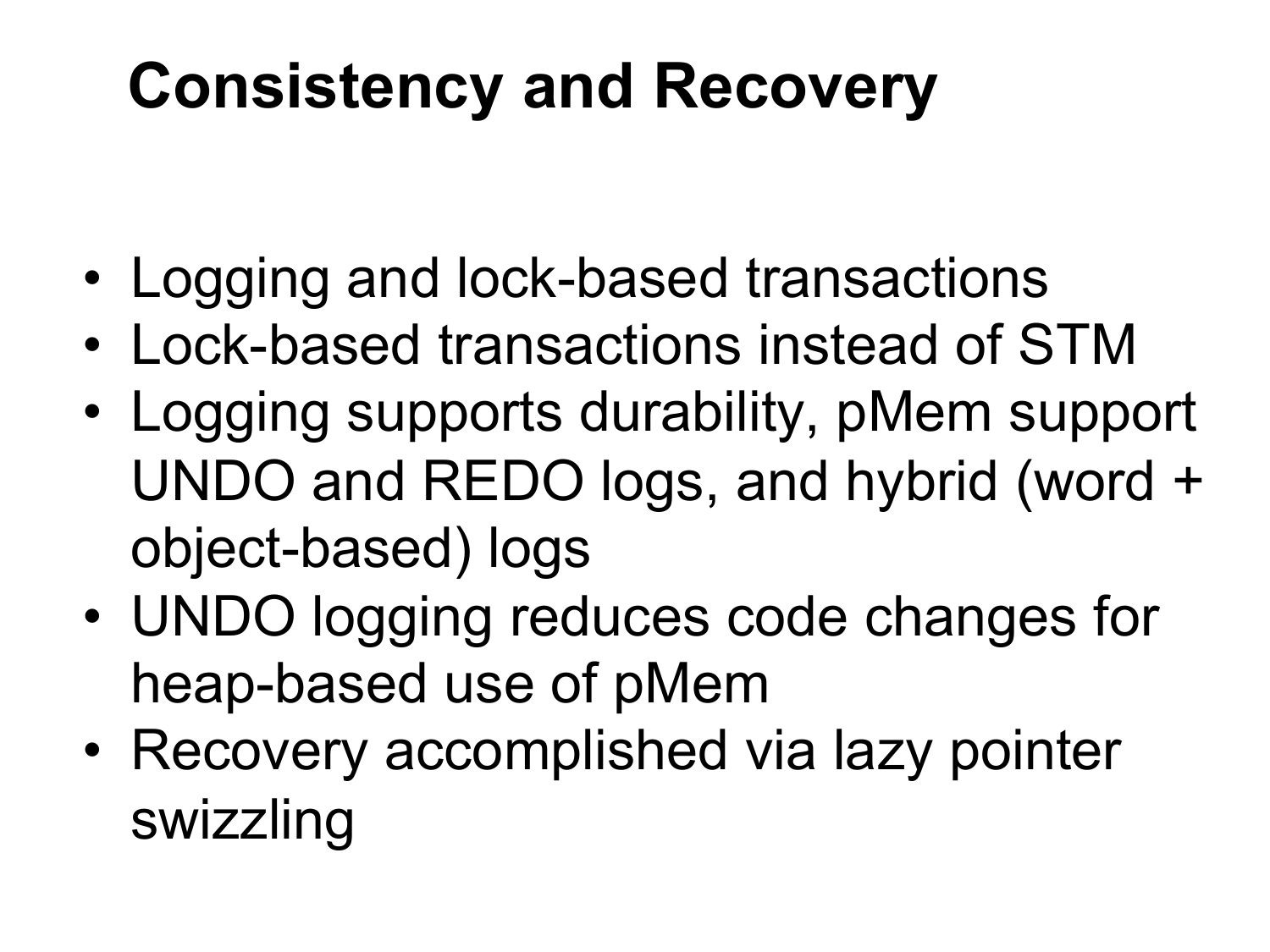### **Support for Browsers**

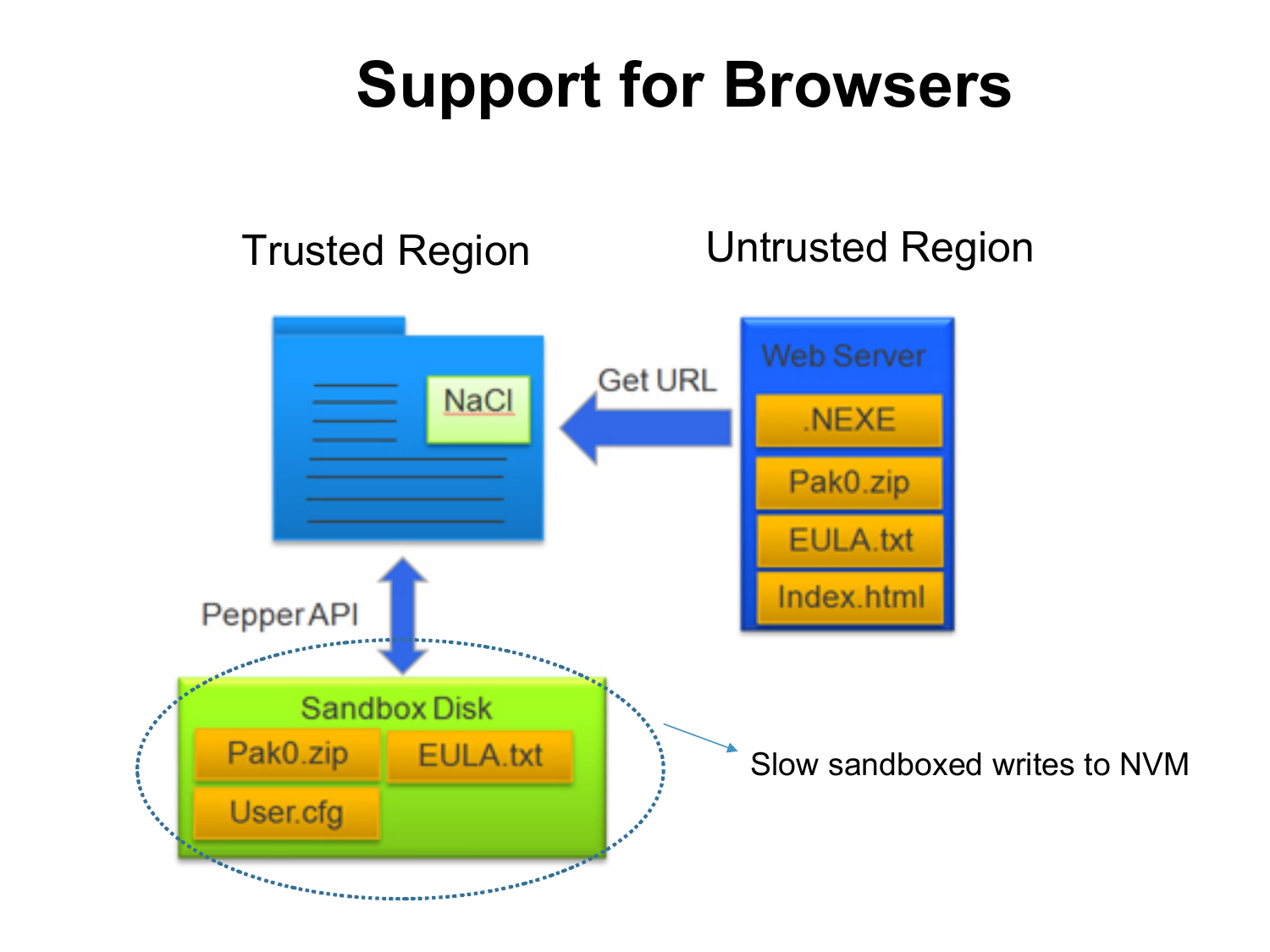# **Browser Sandboxing and NVM**

Key Idea

- $\triangleright$  By providing byte addressable heap, no need to trap every load/store software-controlled read/ write
	- Create NVM heap for each untrusted plugin
	- Plugin can access any data within its heap
	- Only accesses outside its heap trap
- $\triangleright$  Avoids sandboxing each read/write call
- $\triangleright$  Performance results below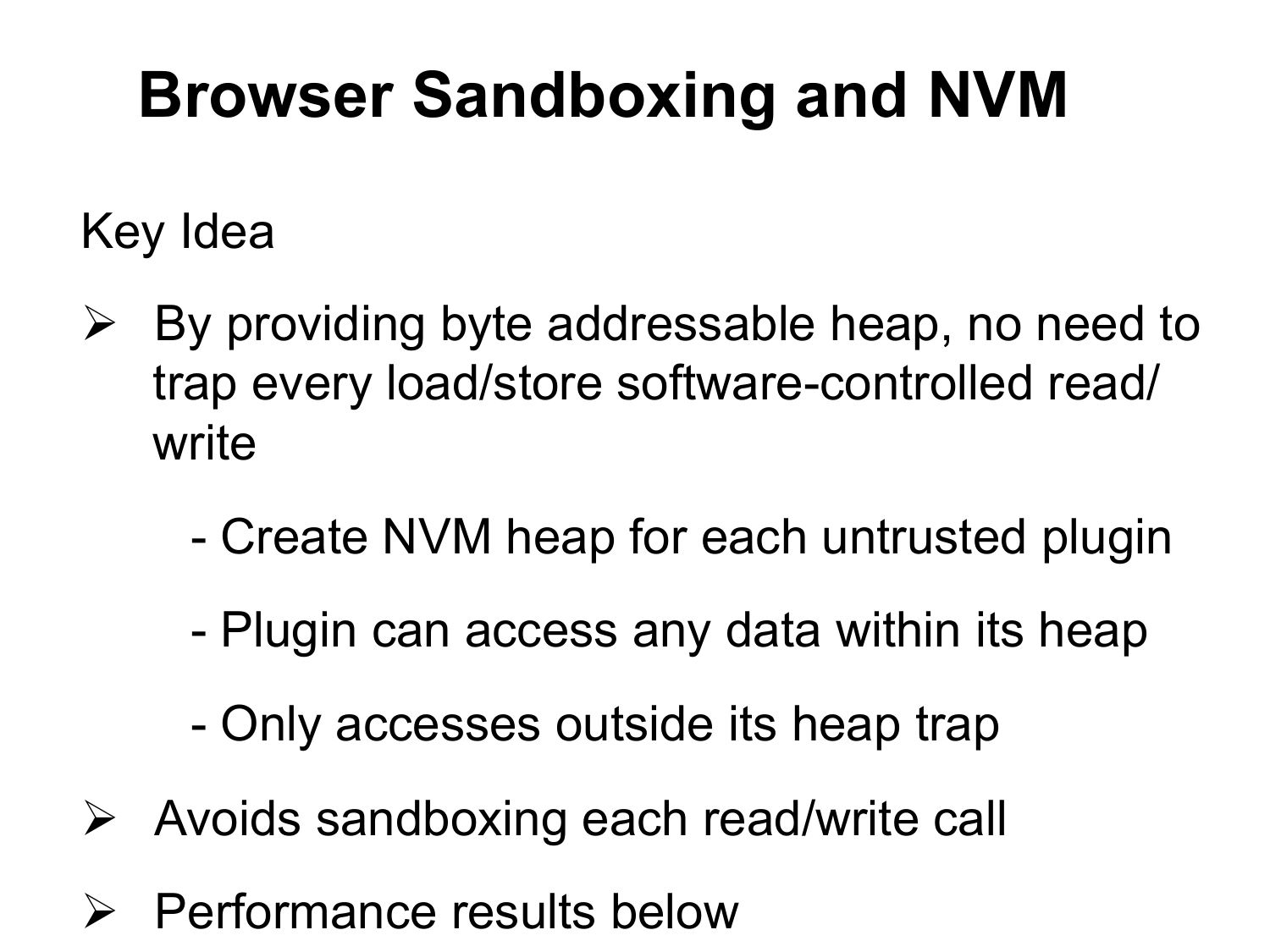# **Implementation Comments**

- Ø Configure an OS NUMA node to emulate NVM
- Ø Use 'allocate on write' policy
- Ø All NVM pages locked, and swapping disabled

#### $\triangleright$  For persistence:

- All NVM pages are locked, swapping is disabled
	- => persistence across application sessions
- For persistence across boots, use SSD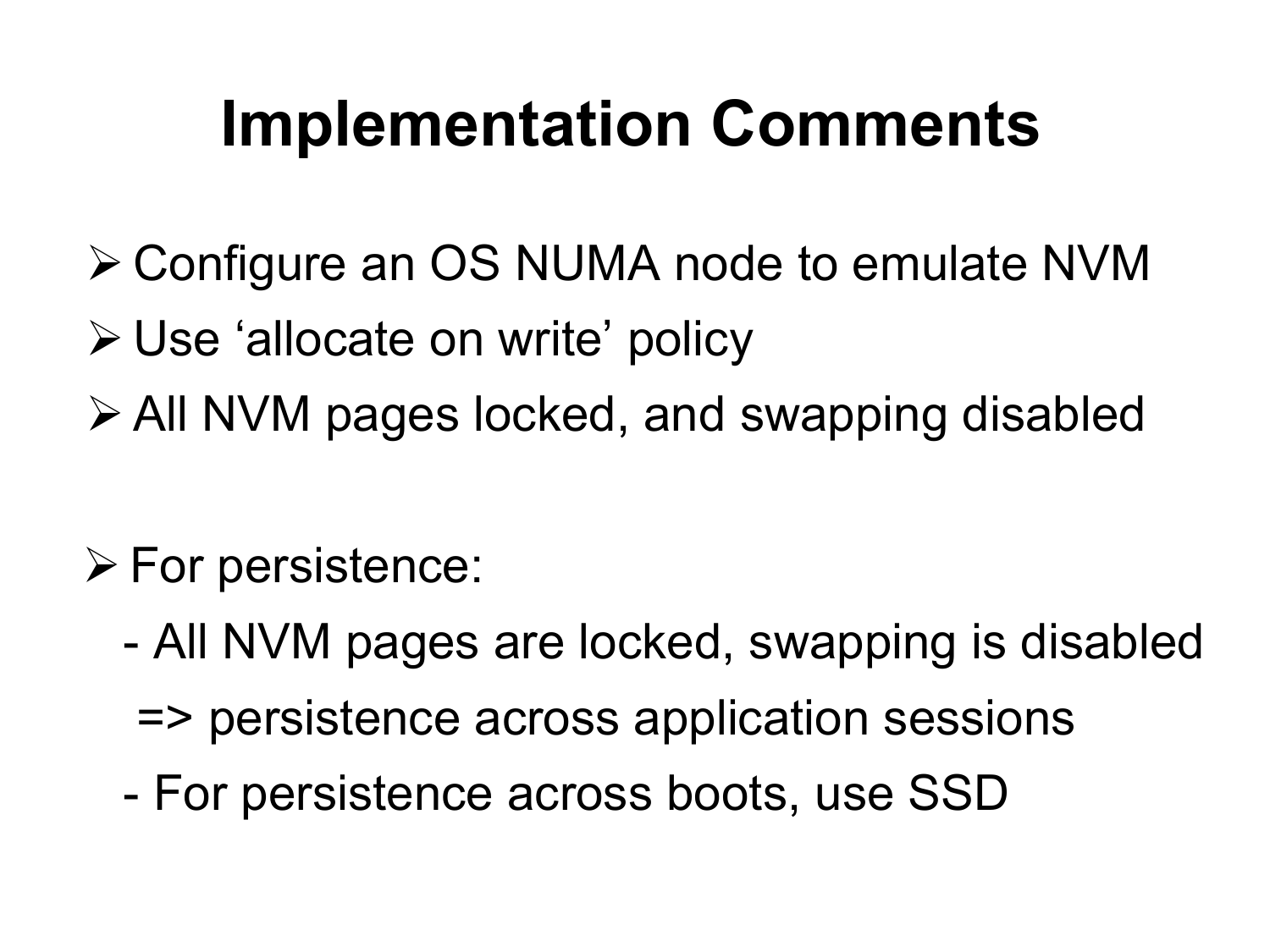# **Summary**

- $\triangleright$  pMem addresses capacity + persistence needs
- $\triangleright$  Provides flexible interfaces to applications (capmalloc, persistmalloc)
- Ø Treats NVM as a NUMA node, and exploits NUMA based allocation policies
- Ø Provides support for browsers to reduce I/O overheads.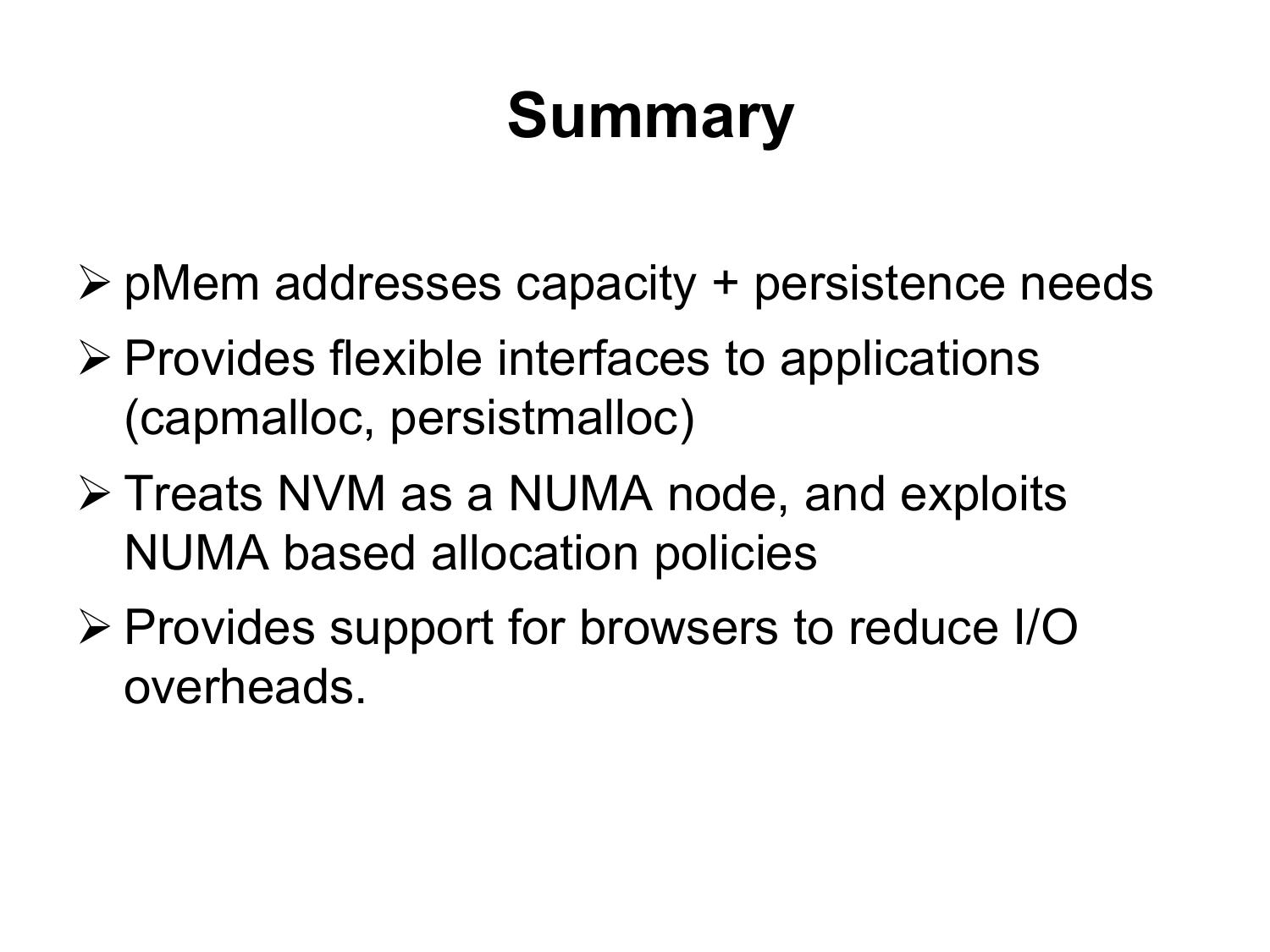# **pMem Experimental Evaluation**

#### **Experiment Setup**:

- Ø Emulate NVM with DRAM-based NUMA node
- Ø Persistence across sessions: prevent OS from reclaiming pages
- Ø Account for NVM read/writes using PIN based instrumentation
- $\triangleright$  Use hardware counters to capture cache misses
- $\triangleright$  Additional use of simulations (MACSim) to understand cache misses

**Intel Atom : Dual core, 1MB LLC, (8 way, Write Back, Shared LLC) Applications pinned to cores**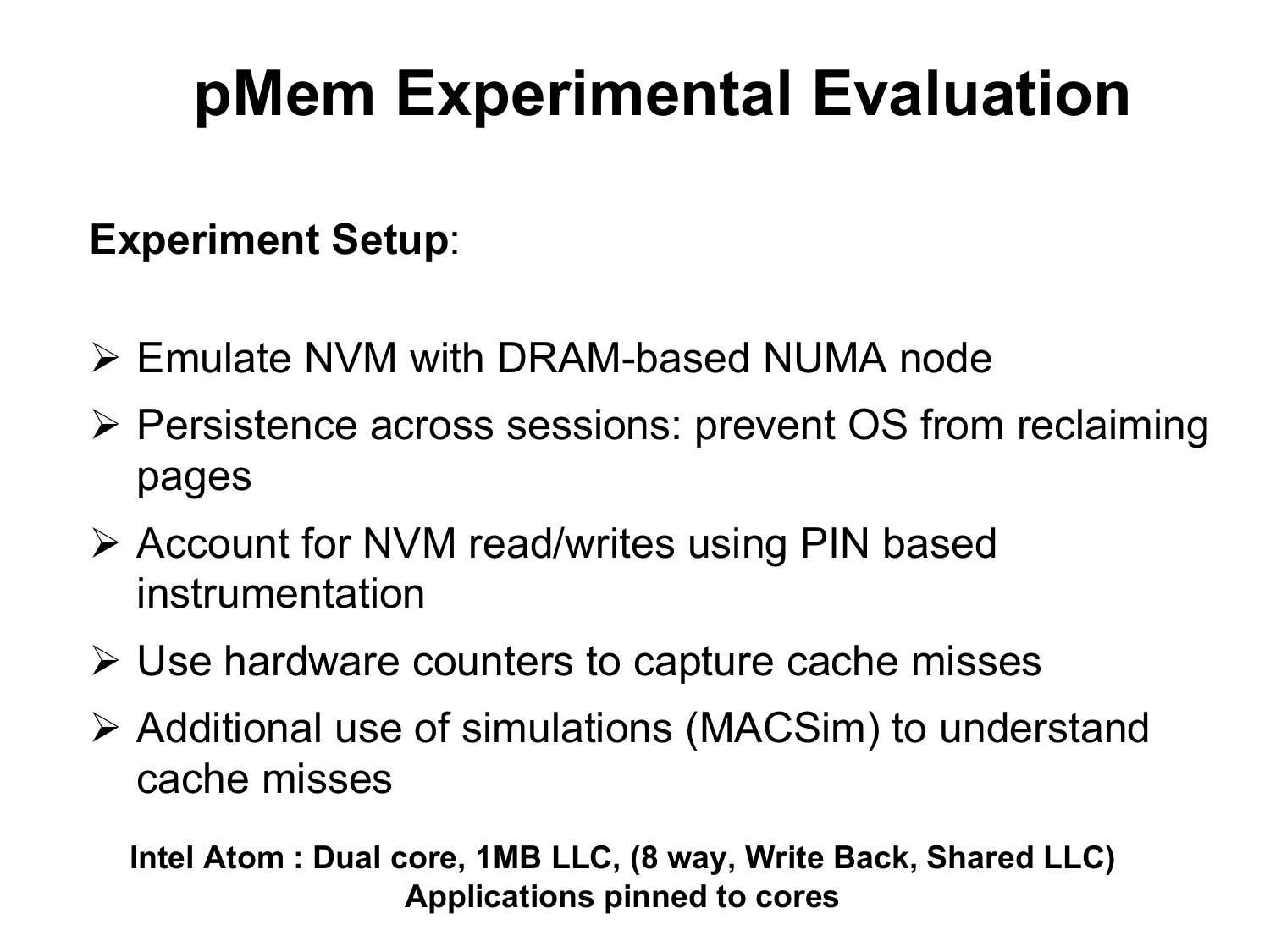# **pMem Experimental Evaluation**

Use cases

Scalability:

Linux scalability benchmark for page allocation

Memory Capacity: Face recognition, Compression, Crime

Persistence:

- User behavior/preferences while browsing
	- persistent cross-session state compiled using ML methods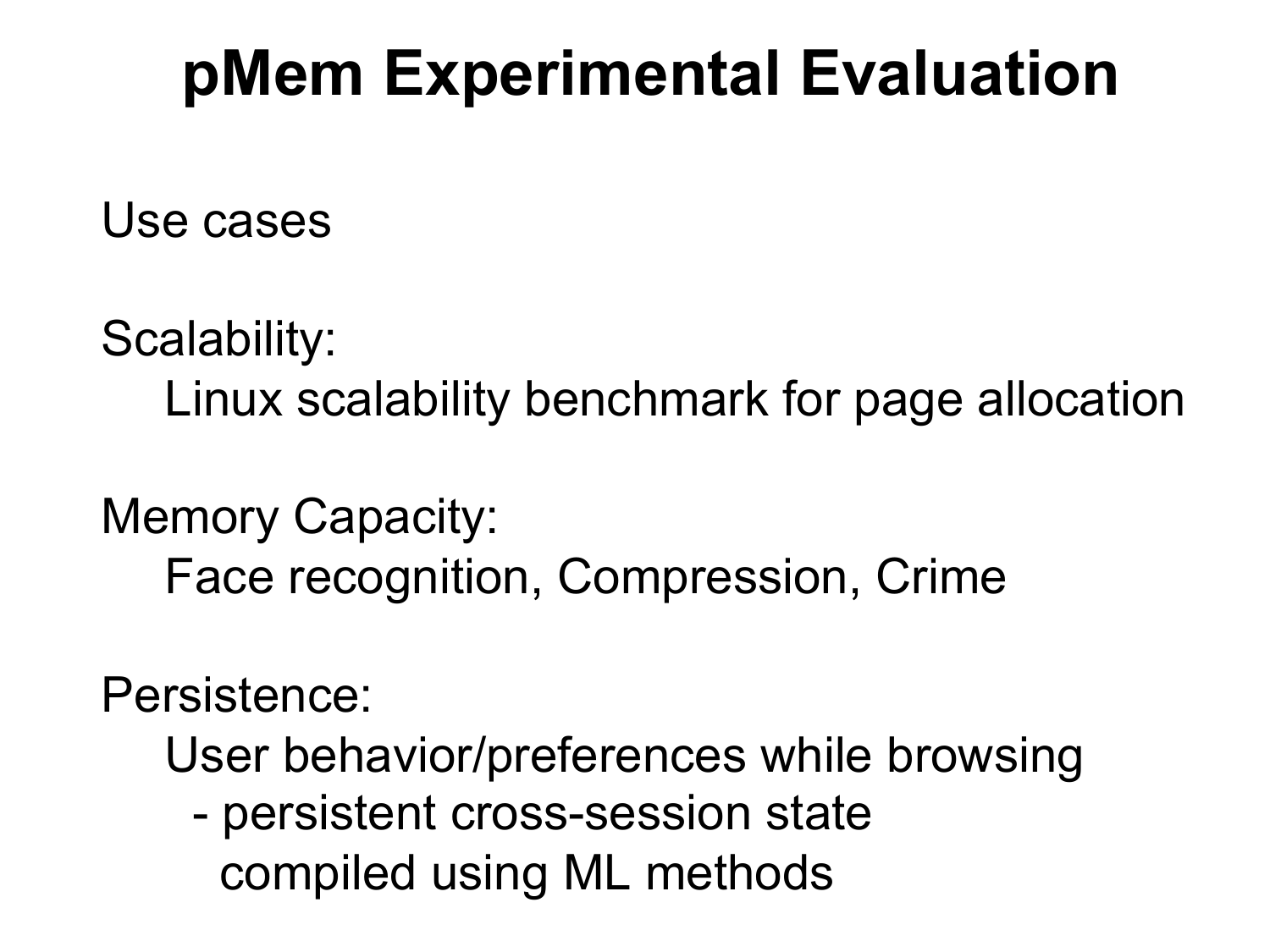# **pMem DRAM Memory Usage pMem Memory (DRAM) Usage**

Performance: 4%-6% overhead

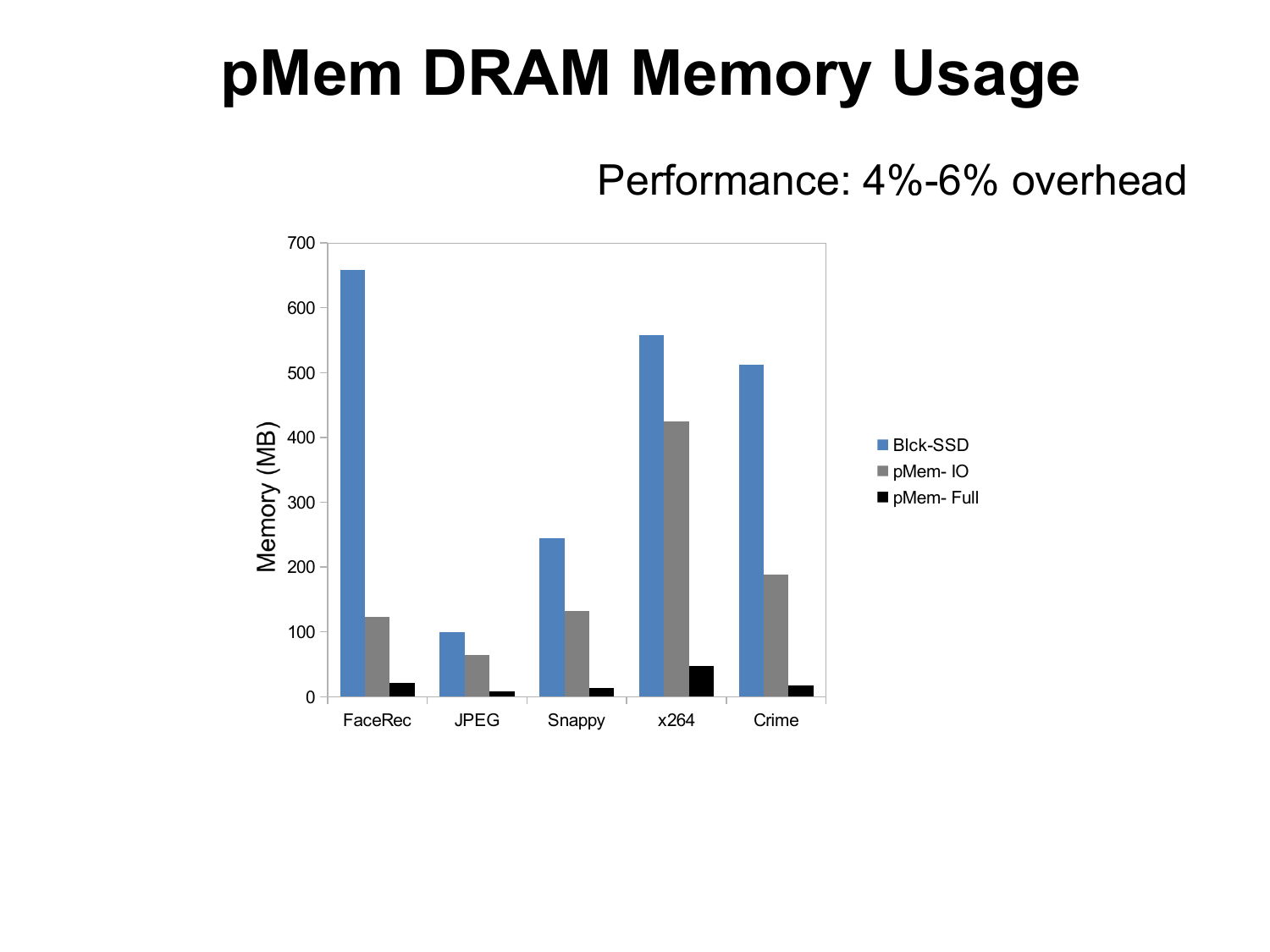### **pMem for Persistence – Performance Gains**



 $-40$ 

Execution time (se  $\widehat{\circ}$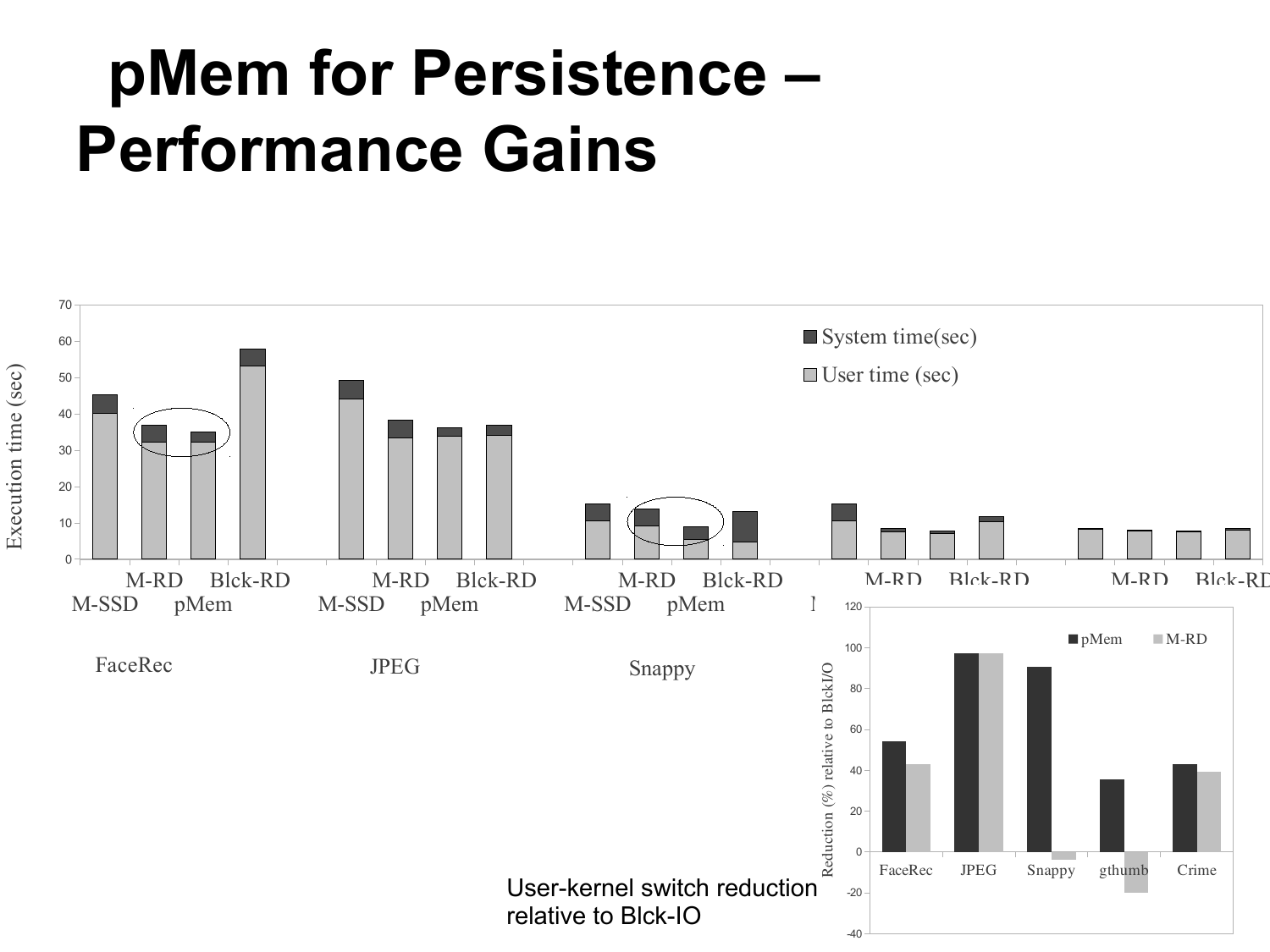# **Cost of Recovery Mechansims**



~45% improved performance compared to using SSD ~62% improvement for persistent hashtables Increased data size => increased persistence cost

**#. of classification categories**

| Function    | pMem     | <b>Block</b> |
|-------------|----------|--------------|
| Learn       | 8.337921 | 12.3453      |
| Logging     | 1.22304  | $-NA-$       |
| Cache Flush | 0.00232  | $-NA-$       |

Table 5: Cost of Logging.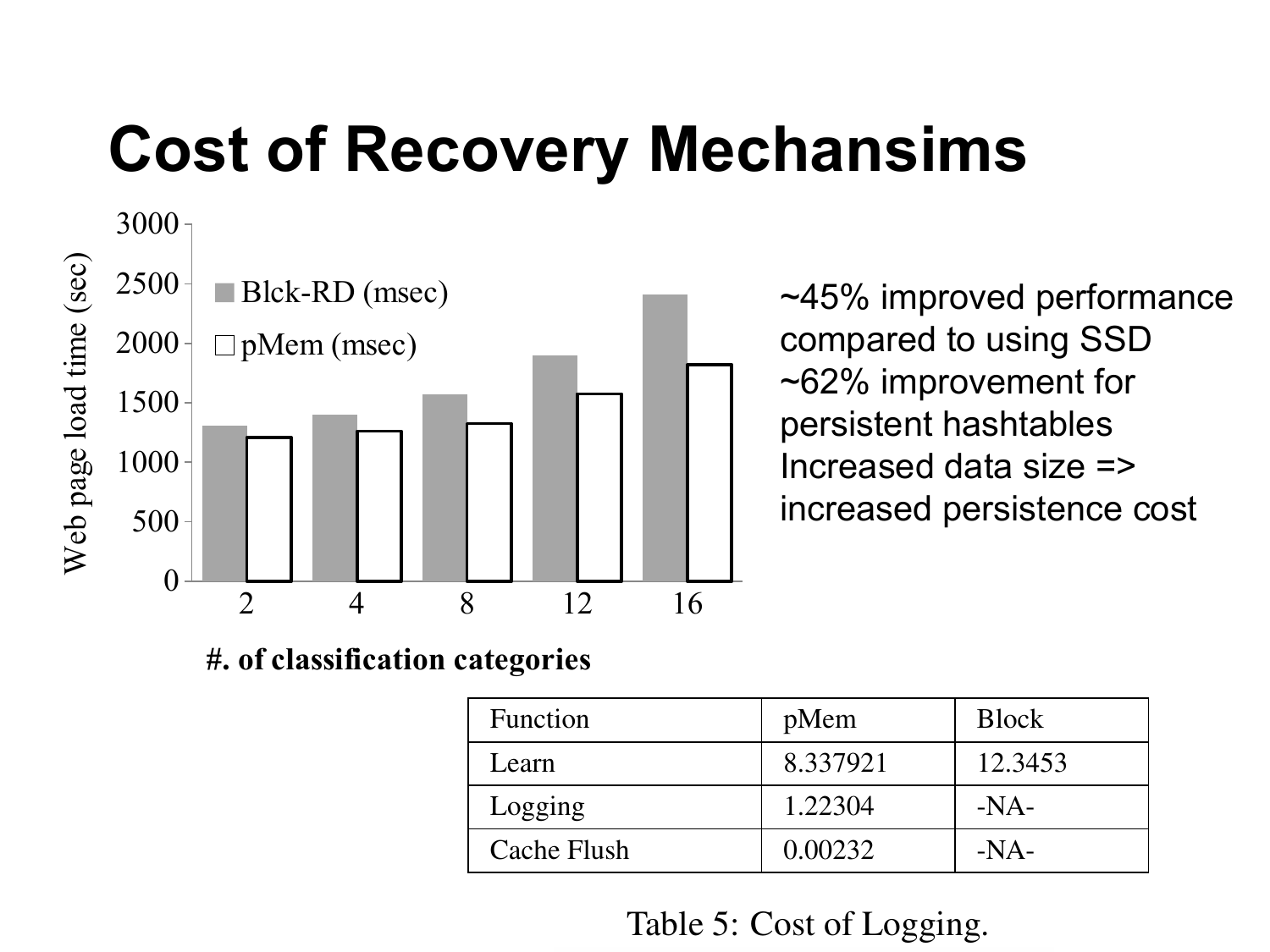# **Summary of Results**

Partitioned NVM: Capacity vs. Persistence

- up to 91% memory capacity benefits
- ~45% faster I/O for end client apps
- less that 6%-7% runtime overhead on some apps, compared to using DRAM
- But NVM should be ~100x faster!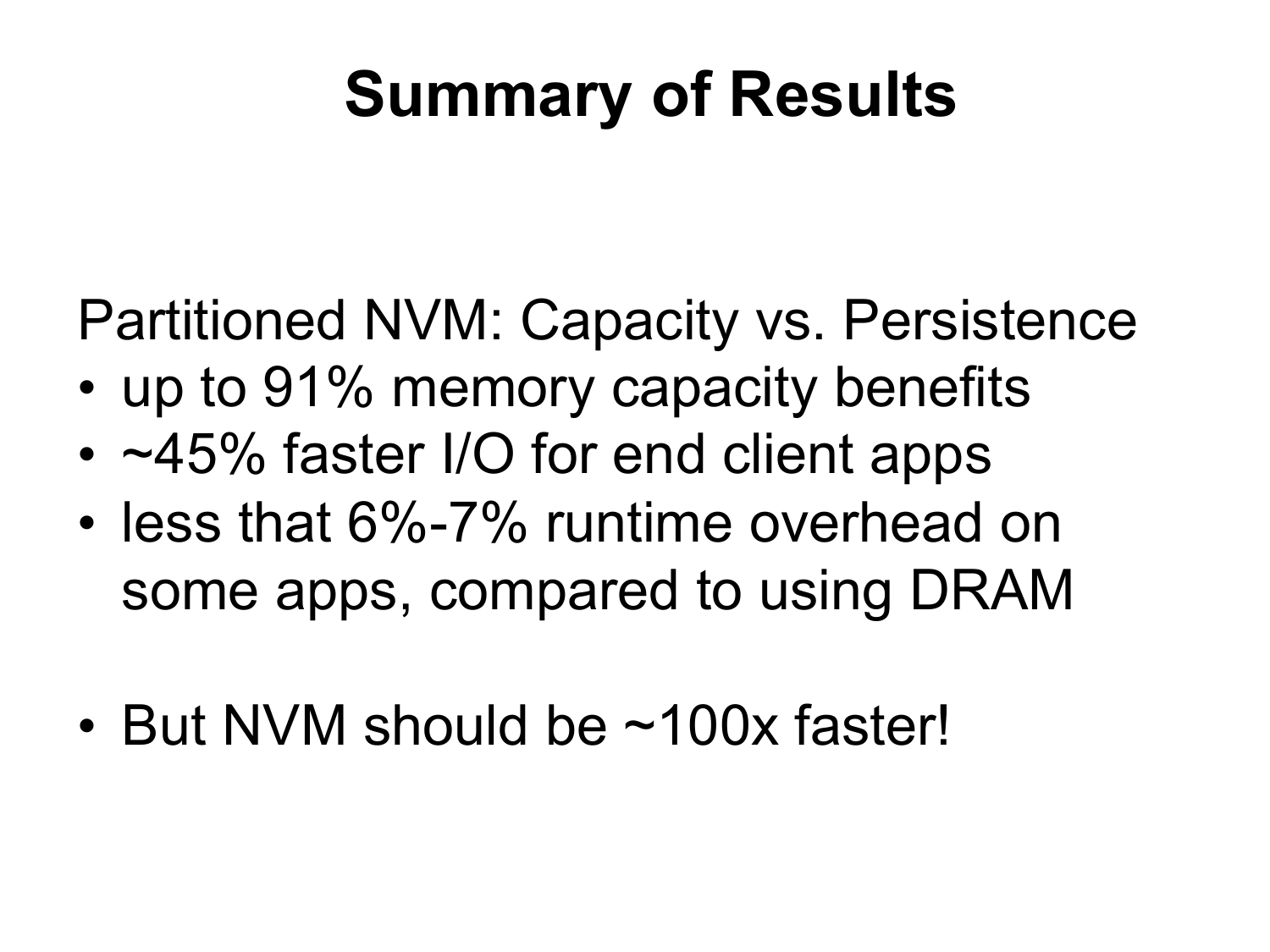#### **Next Steps: Persistence Overheads**



**Persistence requires frequent cache line flushing** 

**=> cache sharing a problem?**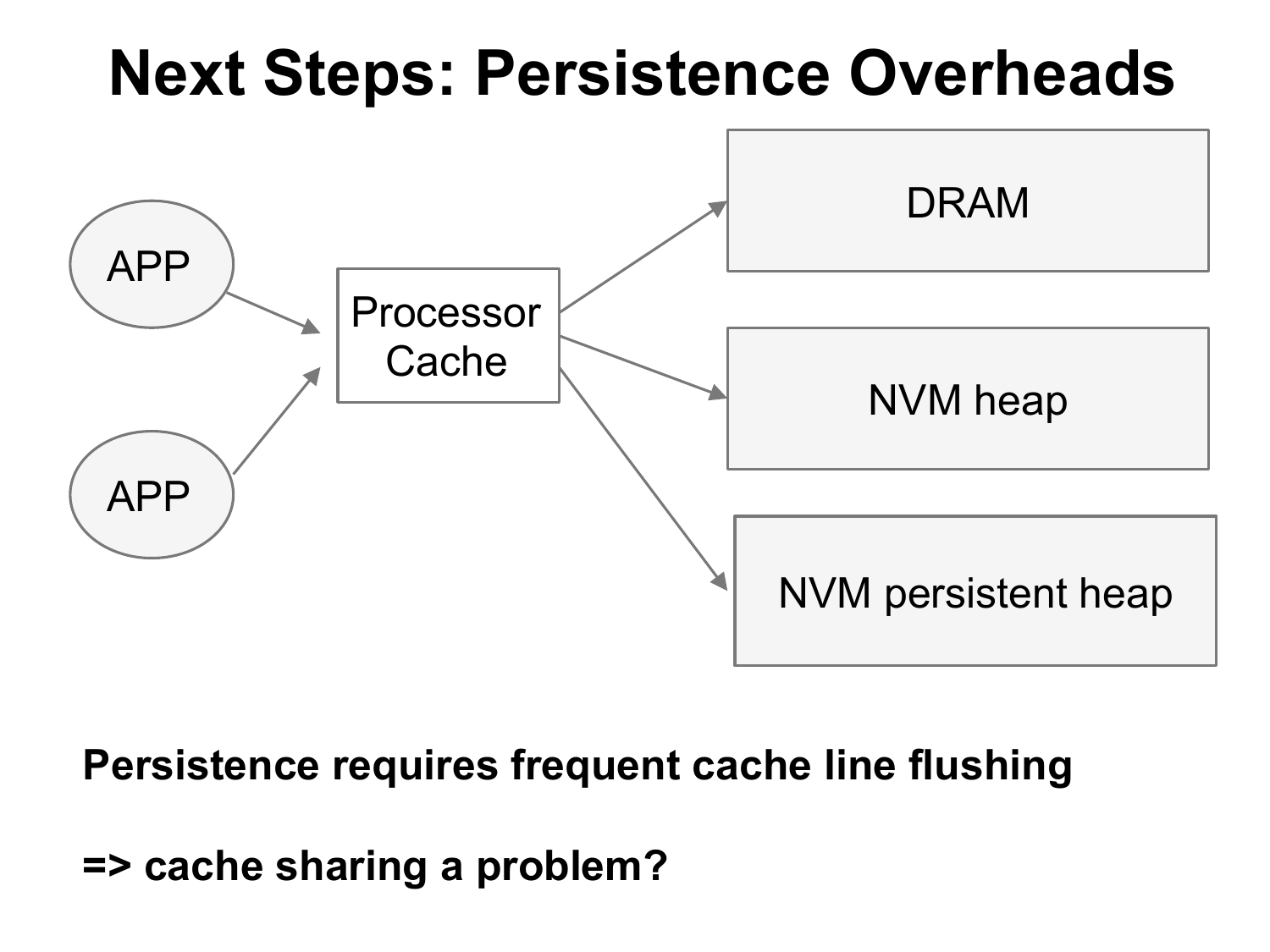# **Cache Sharing – Performance Effects**



Persistent application: Hashtable with 1M Operations (puts and gets) Intel Atom : dual core, 1MB LLC, (8 way, Write Back, Shared LLC) Persistent and capacity applications pinned to their cores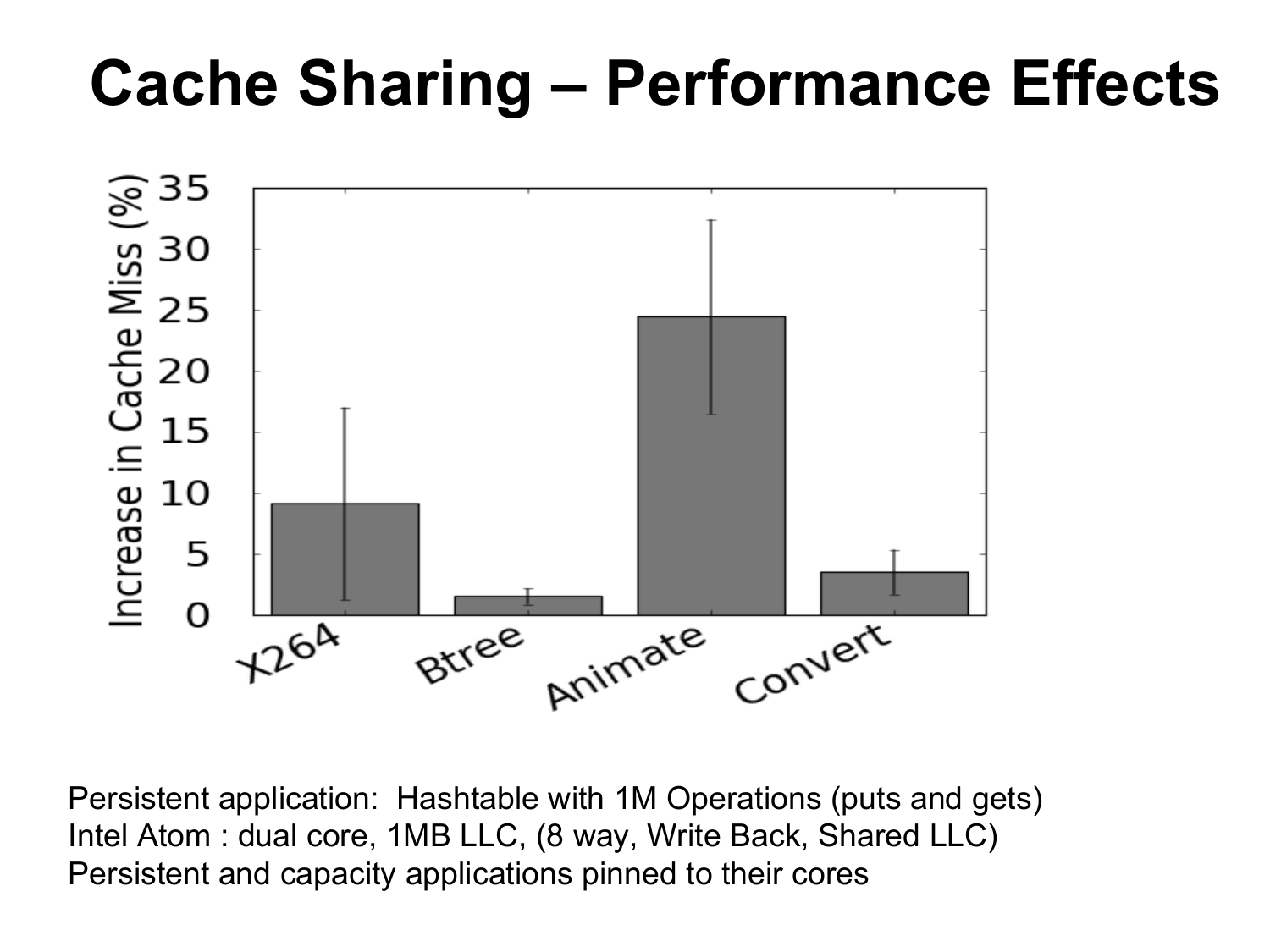### **Frequent Cache Flushes**

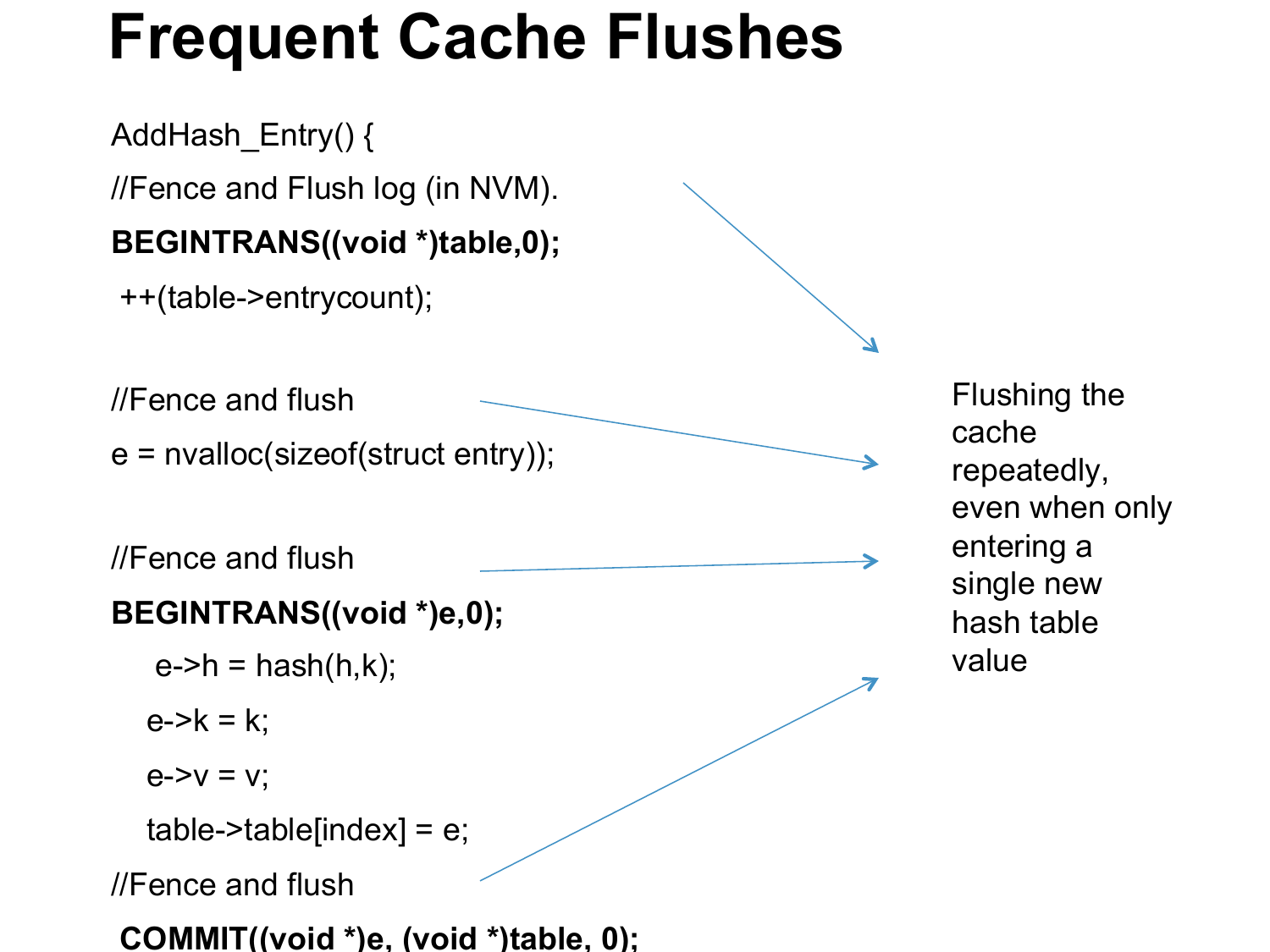#### **Additional Persistence Overheads**

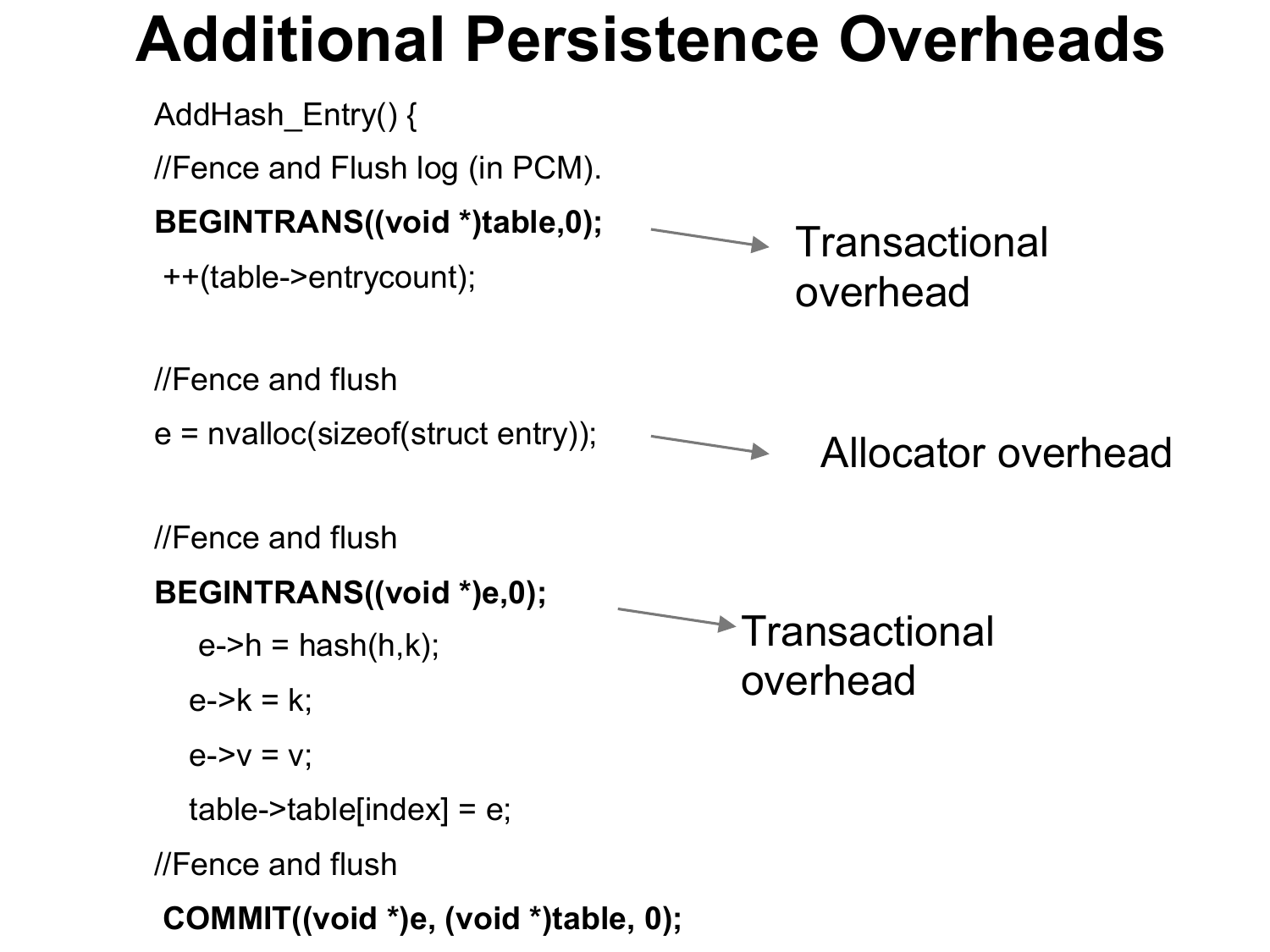# **Persistence Overheads - Summary**

- Cache Flushes
	- Cache partitioning? Logging and bundling?
- User level Overheads
	- <sup>o</sup> Allocator metadata maintenance
	- <sup>o</sup> Restart/Recovery Pointer Swizzling
- Transactional (Durability) Overheads
	- <sup>o</sup> Logging
	- <sup>o</sup> Substantial code changes
- Kernel level Overheads
	- <sup>o</sup> Kernel metadata maintenance
	- Kernel metadata pointer swizzling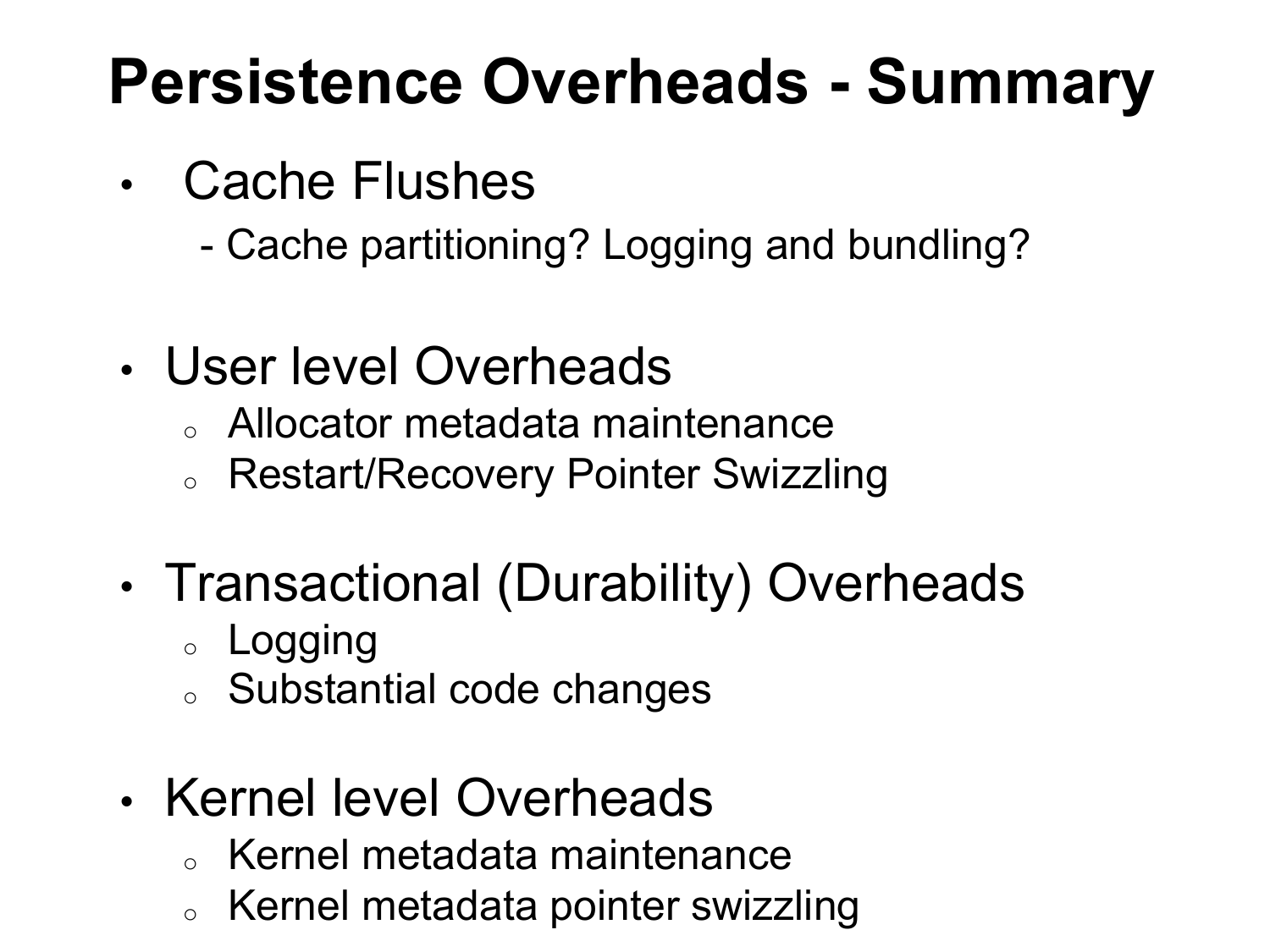# **Next steps**

- Many interesting open questions
- Power model
- Client vs. datacenter/server vs. HPC pMem stack
- From single node/single NVM node to multi node heterogeneous systems.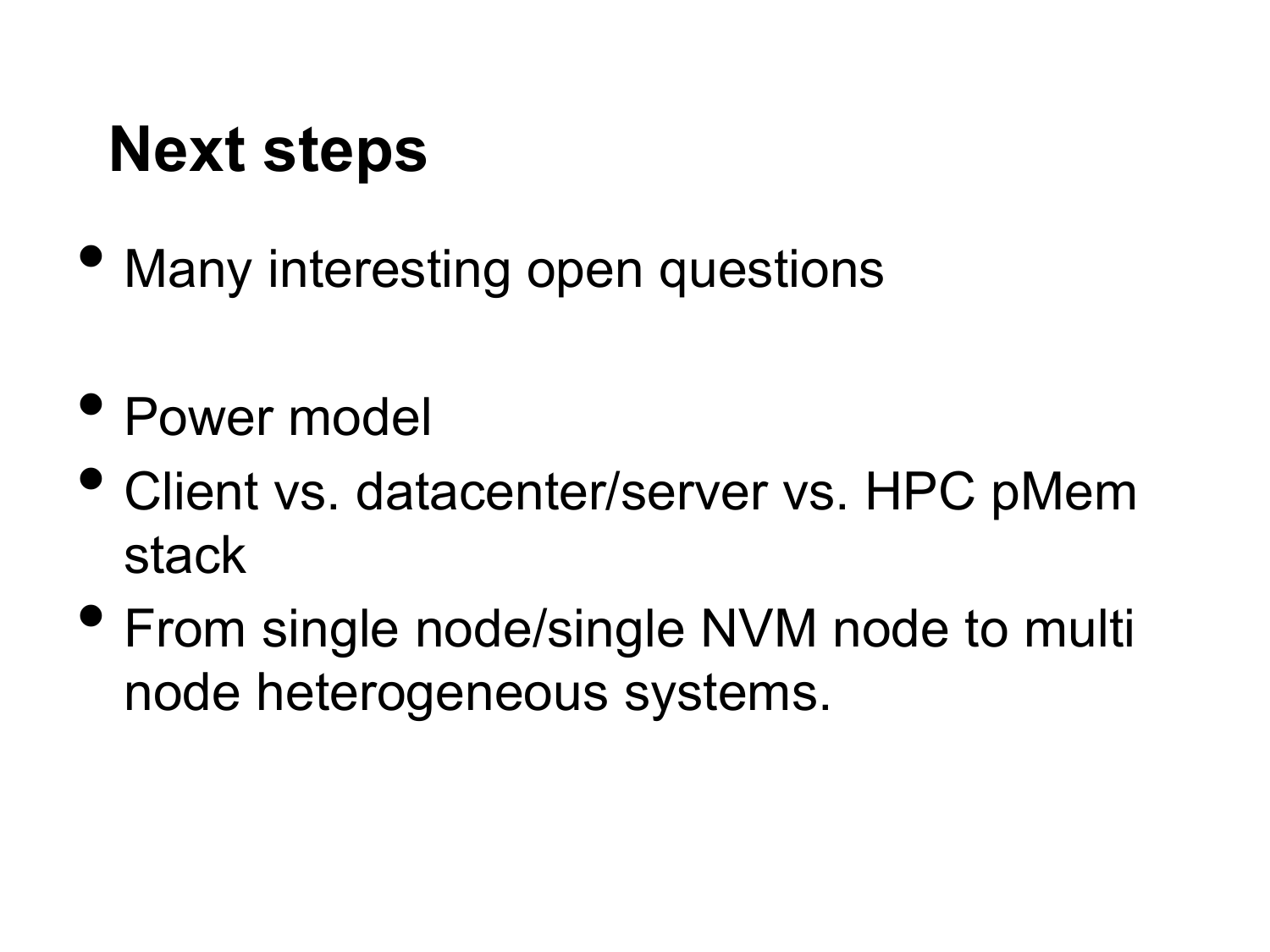#### **Questions/Comments**

#### **Thanks!**